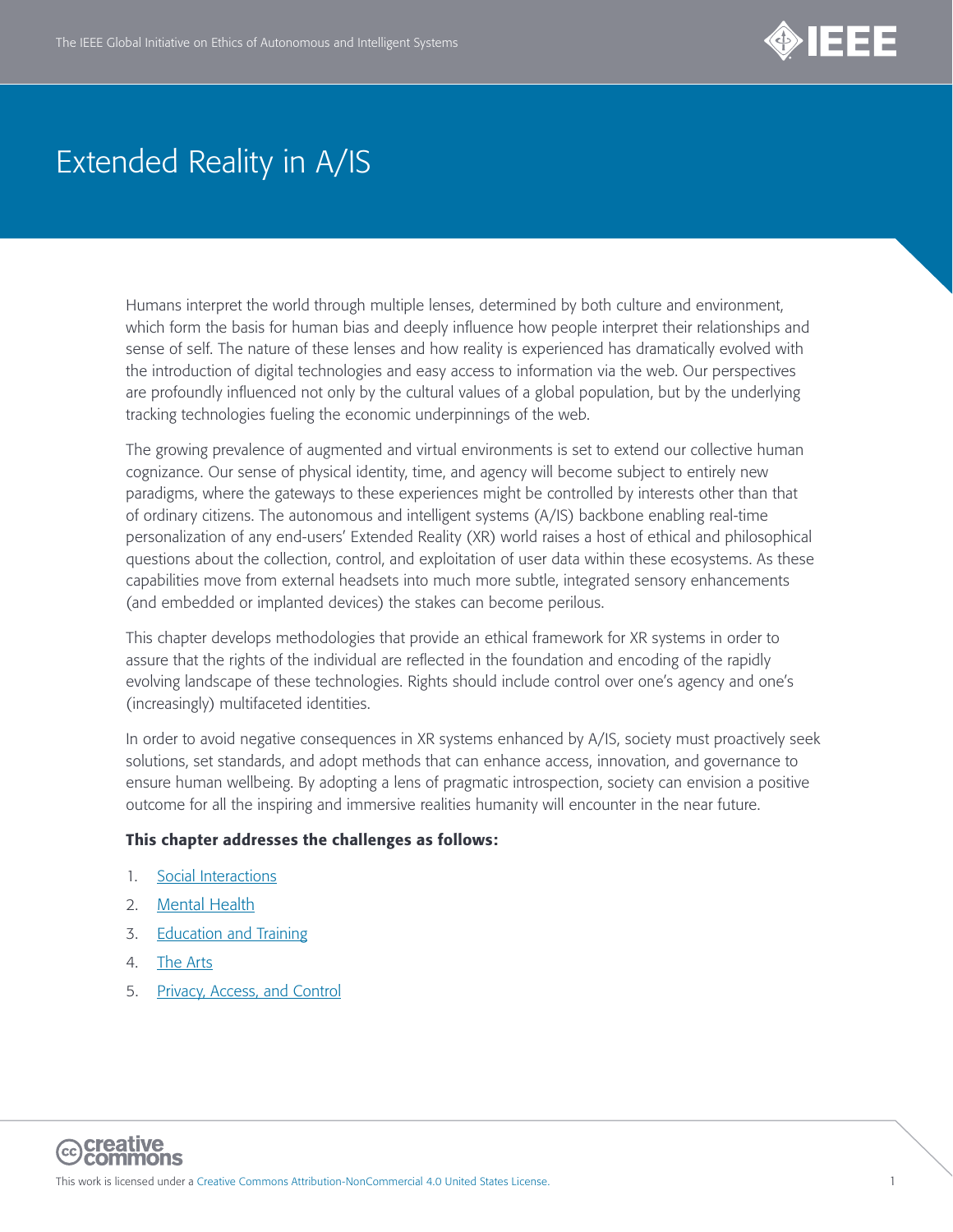

# <span id="page-1-0"></span>Section 1—Social Interactions

The nature of XR and the ability for individuals to alter their identity (or for their identity to be altered by other actors) means that social interactions would likely be deeply affected by the widespread adoption of these technologies, especially as influenced by A/IS. For example, XR (AR/VR) technologies [are very popular in China](https://www.scmp.com/tech/gear/article/3015591/chinas-virtual-reality-market-set-expand-driven-increased-policy-support), where dedicated experimental zones are gaining significant traction in sectors such as retail and law enforcement; and Virtual Reality (VR) cafes are changing the way we interact with people around us and offer experiences that rival movie theaters, theme parks, and travel. VR applications are used to provide an interactive experience for tourists who can better acquaint themselves with new environments and attractions; for example, London Natural History Museum's app, 'Hold the world,' allows users to move and manipulate objects that are not available to the general public.

XR also changes the way we experience our physical reality on a daily basis. This may come in the form of virtually placing furniture in your room before buying, or trying on a new pair of glasses at home.

In addition, XR enhancement over the next generation may become ubiquitous in the physical environment, from our homes via immersive entertainment to city streets and shops, and that would alter our view of what constitutes reality. In this regard, it is critical to promote widespread education about how the nature of XR may affect our social interactions, including avoiding widespread negative societal consequences, as well as education that addresses the use of extended reality.

Issue: It may be difficult to recreate the spontaneity of traditional reality without eradicating the positive effects of serendipity within the realm of XR A/IS.

#### **Background**

For several years now, we have witnessed how online systems automatically sculpt the reality we encounter. There are two major forces at play here: the commercial imperative to give customers what makes the company money, and the desire of customers to use technology to make their lives easier, more comfortable, more controllable, safer, and less disruptive. From the last decade of computational and interactive media has emerged a rudimentary version of what the coming intelligent XR world may look like. The use of personal data and A/IS are creating an environment in which the user has become the product.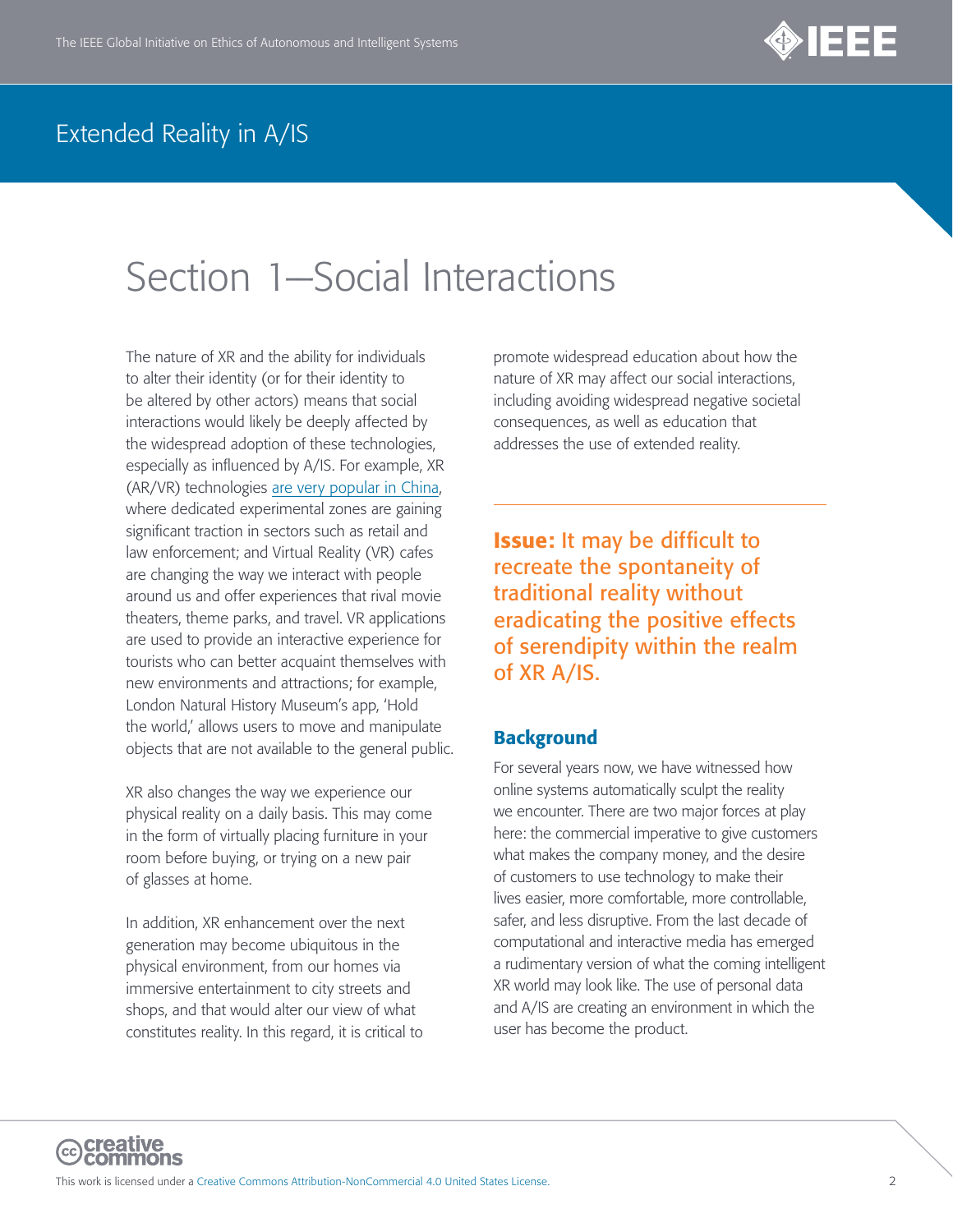

Eli Pariser's "filter bubble," which describes how online personalization can reduce one's exposure to opposing ideas and opinions, is the inevitable result of consumers' desire to get what they want to be enabled by industries that naturally want to create products that will sell. This effect will become qualitatively different and much more profound when the curated content goes from a window on a laptop to a seamless part of the physical world. And this marketing tactic is beginning to be put in use. In 2016, Mondelez released an XR advertisement for several new Oreo flavors. The advertisement had almost 3 million viewers placed inside a world created for the purpose of advertisement.

Is an augmented or virtual world an improvement over the physical world when it can be controlled in ways possible only in a virtual space? Or does it become a denatured place, a software concoction more inclined toward order and predictability than freedom and invention? What effect would widespread use of such technology have on individuals, society, and politics over the long term?

In a physical village or city, a great deal of life, good and bad, is open to randomness, chance, risk, and the constant threat of encountering behavior one would rather not encounter. At the same time, there are unpredictable and often inspirational experiences that broaden one's exposure to human diversity. In a gated suburb, by contrast, these qualities are markedly reduced. We trade inspiration for safety. Qualities are traded off for other qualities.

Creating the digital version of the gated community will happen naturally—they are both designed systems. But how can developers

create A/IS-enabled immersive experiences that allow users what might be called the "random city option"—the ability to live in, for example, a virtual world that somehow mimics the truly unpredictable aspects many people love about cities? Can such a simulation have the same effect as the "real thing" if there's no actual risk of serious unpleasantness? Could the degree of "serendipity" be dialed in by the user?

In the real world, bumping into a stranger when your GPS breaks may mean you meet your life partner. However, in the digital and virtual spheres, algorithms that have been programmed by design may eliminate genuine randomness from our human experience. What do we stand to lose when we code "frictions" or randomness out of our lives that may cause discomfort, but can also bring joy and growth? Should such randomness be added into programming?

#### Recommendation

Upon entering any virtual realm, users should be provided a "hotkey" tutorial on how to rapidly exit the virtual experience, and information about the nature of algorithmic tracking and mediation within any environment. Specifically:

- 1. This will allow not only for mandatory consent regarding the use of their personal data, but for improved trust between individuals and creators of these environments regarding user experience.
- 2. Work to create this tutorial/paradigm should be done with the A/IS and immersive development community to make it a standard part of the conversation from the very beginning of a project. (See Section 2, [Universal Escape Key\)](#page-13-0).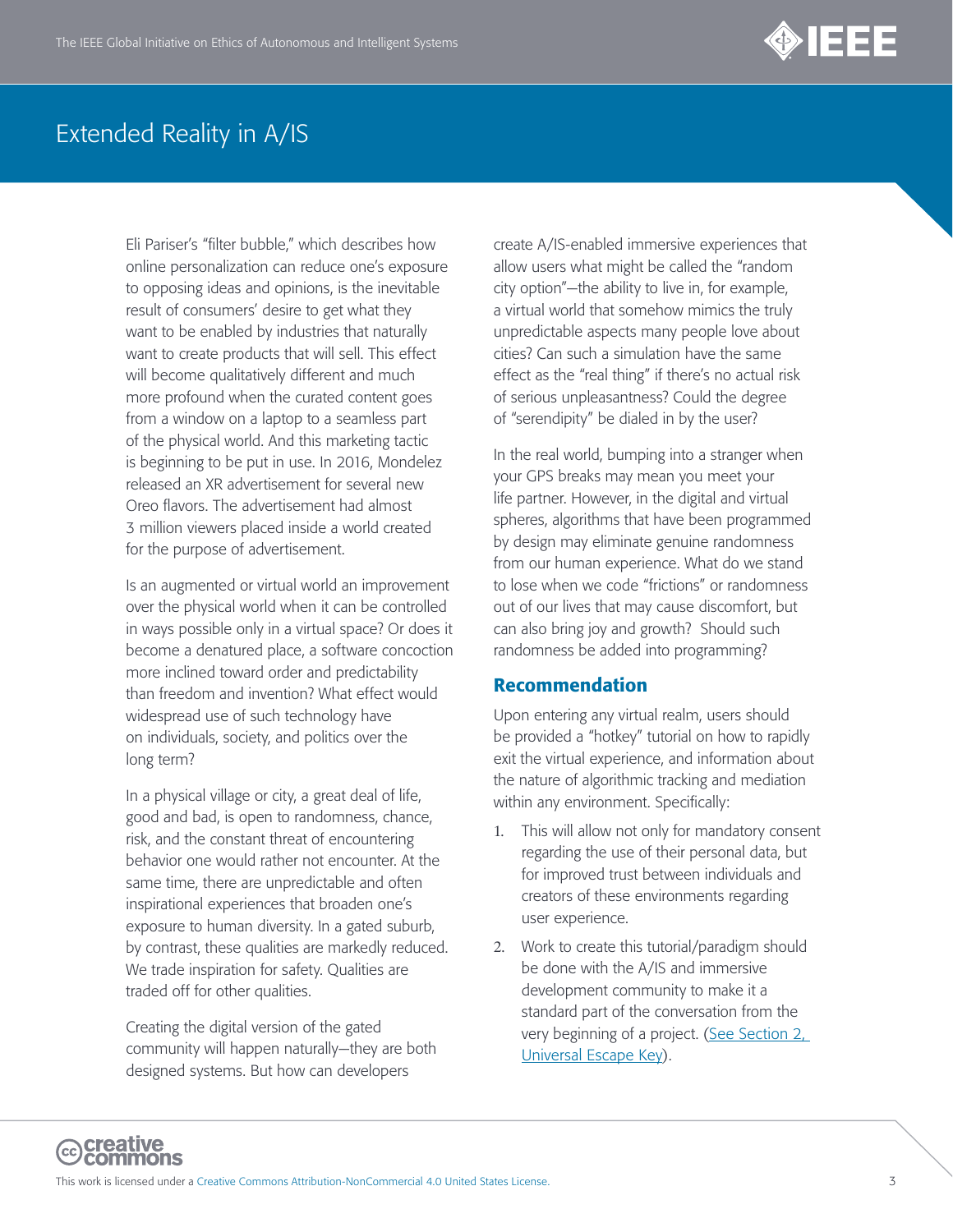

- Harford, Tim. 2016. Messy: *The Power of Disorder to Transform Our Lives*. New York: Riverhead Books.
- Harwell, Drew. 2016. "The creepy, inescapable advertisements that could define virtual reality" The Washington Post. March 11, 2016. [https://www.washingtonpost.com/news/](https://www.washingtonpost.com/news/the-switch/wp/2016/03/10/the-creepy-inescapable-advertisements-that-could-define-virtual-reality/) [the-switch/wp/2016/03/10/the-creepy](https://www.washingtonpost.com/news/the-switch/wp/2016/03/10/the-creepy-inescapable-advertisements-that-could-define-virtual-reality/)[inescapable-advertisements-that-could-define](https://www.washingtonpost.com/news/the-switch/wp/2016/03/10/the-creepy-inescapable-advertisements-that-could-define-virtual-reality/)[virtual-reality/](https://www.washingtonpost.com/news/the-switch/wp/2016/03/10/the-creepy-inescapable-advertisements-that-could-define-virtual-reality/)
- Meng, Jing. 2019. "China's virtual reality market set to expand, driven by increased policy support, 5G network roll-out" South China Morning Post, June 21, 2019. [https://www.scmp.com/tech/gear/](https://www.scmp.com/tech/gear/article/3015591/chinas-virtual-reality-market-set-expand-driven-increased-policy-support) [article/3015591/chinas-virtual-reality-market](https://www.scmp.com/tech/gear/article/3015591/chinas-virtual-reality-market-set-expand-driven-increased-policy-support)[set-expand-driven-increased-policy-support](https://www.scmp.com/tech/gear/article/3015591/chinas-virtual-reality-market-set-expand-driven-increased-policy-support).
- Erik, Malcolm. 2019. "Virtual reality adds to tourism through touch, smell and real people's experiences" The Conversation, March 5, 2019. [http://theconversation.com/virtual](http://theconversation.com/virtual-reality-adds-to-tourism-through-touch-smell-and-real-peoples-experiences-101528)[reality-adds-to-tourism-through-touch-smell](http://theconversation.com/virtual-reality-adds-to-tourism-through-touch-smell-and-real-peoples-experiences-101528)[and-real-peoples-experiences-101528](http://theconversation.com/virtual-reality-adds-to-tourism-through-touch-smell-and-real-peoples-experiences-101528)
- Shirin Ghaffary, Rani Molla. 2020. "How tech companies are trying to make augmented and virtual reality a thing, again" Vox Recode, February 11, 2020. [https://www.vox.com/](https://www.vox.com/recode/2020/2/11/21121275/augmented-virtual-reality-hiring-software-engineers-hired) [recode/2020/2/11/21121275/augmented](https://www.vox.com/recode/2020/2/11/21121275/augmented-virtual-reality-hiring-software-engineers-hired)[virtual-reality-hiring-software-engineers-hired](https://www.vox.com/recode/2020/2/11/21121275/augmented-virtual-reality-hiring-software-engineers-hired)
- Hämmig, Oliver. 2019. "Health risks associated with social isolation in general and in young, middle and old age" July 18, 2019. [https://doi.](https://doi.org/10.1371/journal.pone.0219663) [org/10.1371/journal.pone.0219663](https://doi.org/10.1371/journal.pone.0219663)
- Kefalidou, Genovefa, and Sarah Sharples. 2016. "Encouraging Serendipity in Research: Designing Technologies to Support Connection-Making." *International Journal of Human Computer Studies* 89: 1–23. [https://](https://doi.org/10.1016/j.ijhcs.2016.01.003) [doi.org/10.1016/j.ijhcs.2016.01.003.](https://doi.org/10.1016/j.ijhcs.2016.01.003)
- Mann, Steve. 1997. "Wearable Computing: A First Step toward Personal Imaging." Computer 30 (2): 25–32. [https://doi.](https://doi.org/10.1109/2.566147) [org/10.1109/2.566147.](https://doi.org/10.1109/2.566147)
- Mann, Steve, Tom Furness, Yu Yuan, Jay Iorio, and Zixin Wang. 2018. "All Reality: Virtual, Augmented, Mixed (X), Mediated (X,Y), and Multimediated Reality," no. X. [http://arxiv.org/](http://arxiv.org/abs/1804.08386) [abs/1804.08386](http://arxiv.org/abs/1804.08386).
- Pariser, Eli. 2011. *The Filter Bubble: How the New Personalized Web Is Changing What We Read and How We Think.* New York: Penguin Books.
- Rabin, Steven, Jay Goldblatt, and Silva Fernando. 2014. "Advanced Randomness Techniques for Game AI: Gaussian Randomness, Filtered Randomness, and Perlin Noise." *In Game AI Pro: Collected Wisdom of Game AI Professionals*, edited by Steve Rabin, 29–43. Taylor & Francis Group.<https://doi.org/10.1201/b18373>.
- Ahn, Sun Joo, Jeremy N. Bailenson, and Dooyeon Park. 2014. "Short- and Long-Term Effects of Embodied Experiences in Immersive Virtual Environments on Environmental Locus of Control and Behavior." *Computers in Human Behavior* 39: 235–245.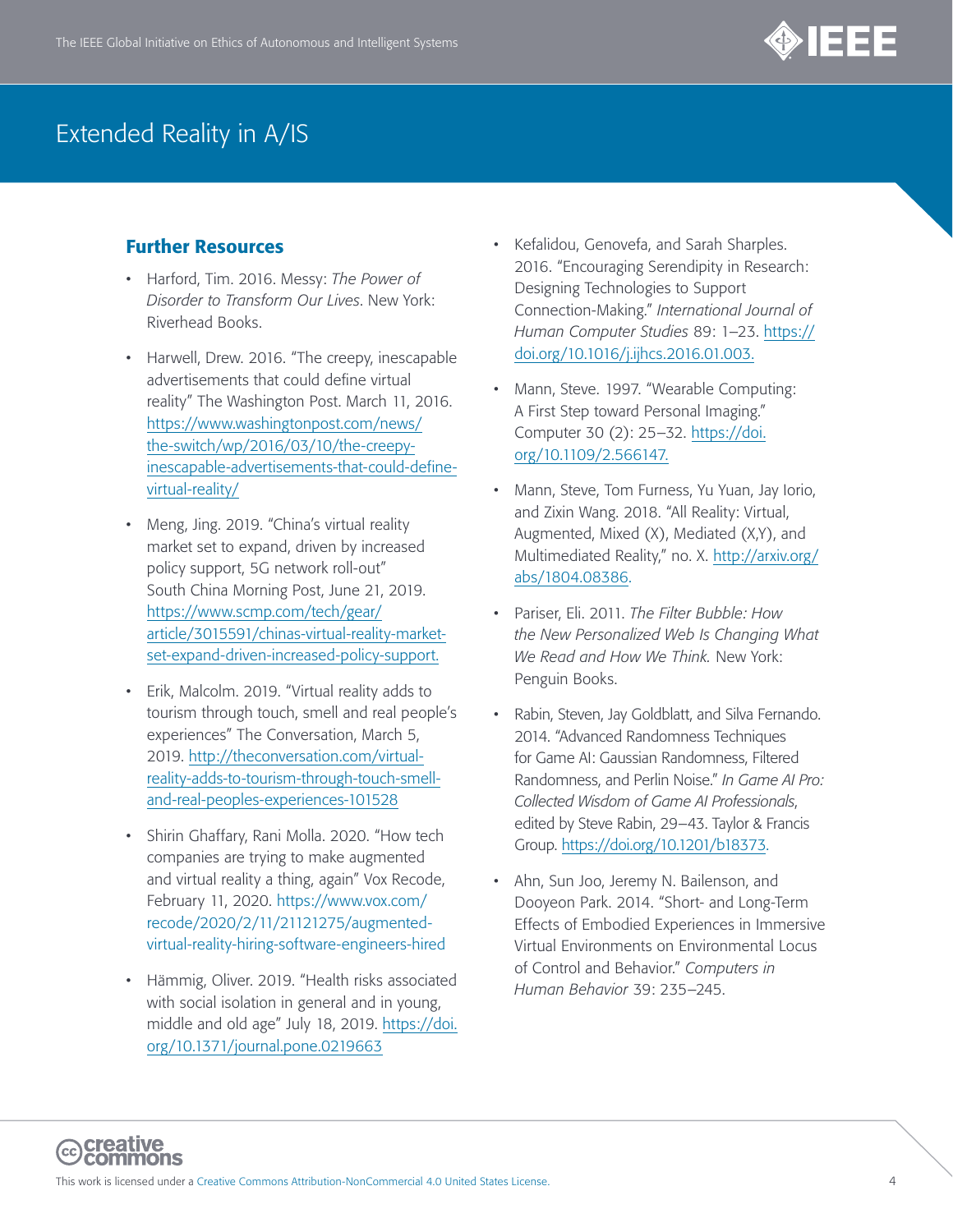

### **Issue:** XR changes the way we interact with society and can lead to complete disengagement.

#### **Background**

The increasing popularity of VR and Augmented Reality (AR) dedicated zones and their use in public sites is [changing the way individuals](https://arstechnica.com/science/2019/05/augmented-reality-changes-how-people-interact-and-communicate-study-finds/)  [interact with each other.](https://arstechnica.com/science/2019/05/augmented-reality-changes-how-people-interact-and-communicate-study-finds/) Where friends and colleagues would previously emphasize eye contact and physical proximity as a way of establishing trust and a sense of cohesion, immersion may change the way we perceive the people we interact with. They may be judged based on their avatars, their ability to navigate this new reality, and their willingness to interact virtually. Barriers to entry such as for those who are visually impaired could exclude an individual from an immersive working environment or from a new connected socializing platform.

VR can also be used to disengage from one's environment. Individuals can choose to relive happy memories (whether real or not), go on vacation to a venue miles and years away, or immerse themselves in some virtual entertainment—all without leaving their chair and without interacting with other people. It is speculated this could lead to the disengagement of individuals even when in the company of others, as virtual interactions can supplement and surpass human interaction in the user experience they offer. In this way, individuals can "fulfill" their own social needs without reciprocating those of others. This artificial satisfaction of basic social needs through fully immersive technologies may

have unpredictable implications on the very fabric of society, especially by changing the way humans interact (or do not interact) with each other.

XR provides such a high level of fidelity that it will challenge established policy and social norms in workplaces, homes, and in the public sphere. Especially, in regard to certain types of content, e.g., violent shooting games, highly sexualized, or illicit content, public oversight of controversial content consumption will need to be reexamined as the boundaries between real life and immersive content blur.

#### Recommendation

Organizations that are working on immersive technologies should create a multidisciplinary approach to ensure that technologies are not created in an ethical vacuum. By involving social scientists and humanities researchers in technological product development, ethical concerns can be identified more quickly.

Immersive content providers (including advertisers) should provide mandatory and contextual disclosure when offering alternative social interactions that do not require a human counterpart or severely limit key social cues.

#### Further Resources

• Kim, Monica. 2015. "The Good and the Bad of Escaping to Virtual Reality." *The Atlantic*, February 18, 2015. [https://www.theatlantic.](https://www.theatlantic.com/health/archive/2015/02/the-good-and-the-bad-of-escaping-to-virtual-reality/385134/) [com/health/archive/2015/02/the-good-and](https://www.theatlantic.com/health/archive/2015/02/the-good-and-the-bad-of-escaping-to-virtual-reality/385134/)[the-bad-of-escaping-to-virtual-reality/385134/.](https://www.theatlantic.com/health/archive/2015/02/the-good-and-the-bad-of-escaping-to-virtual-reality/385134/)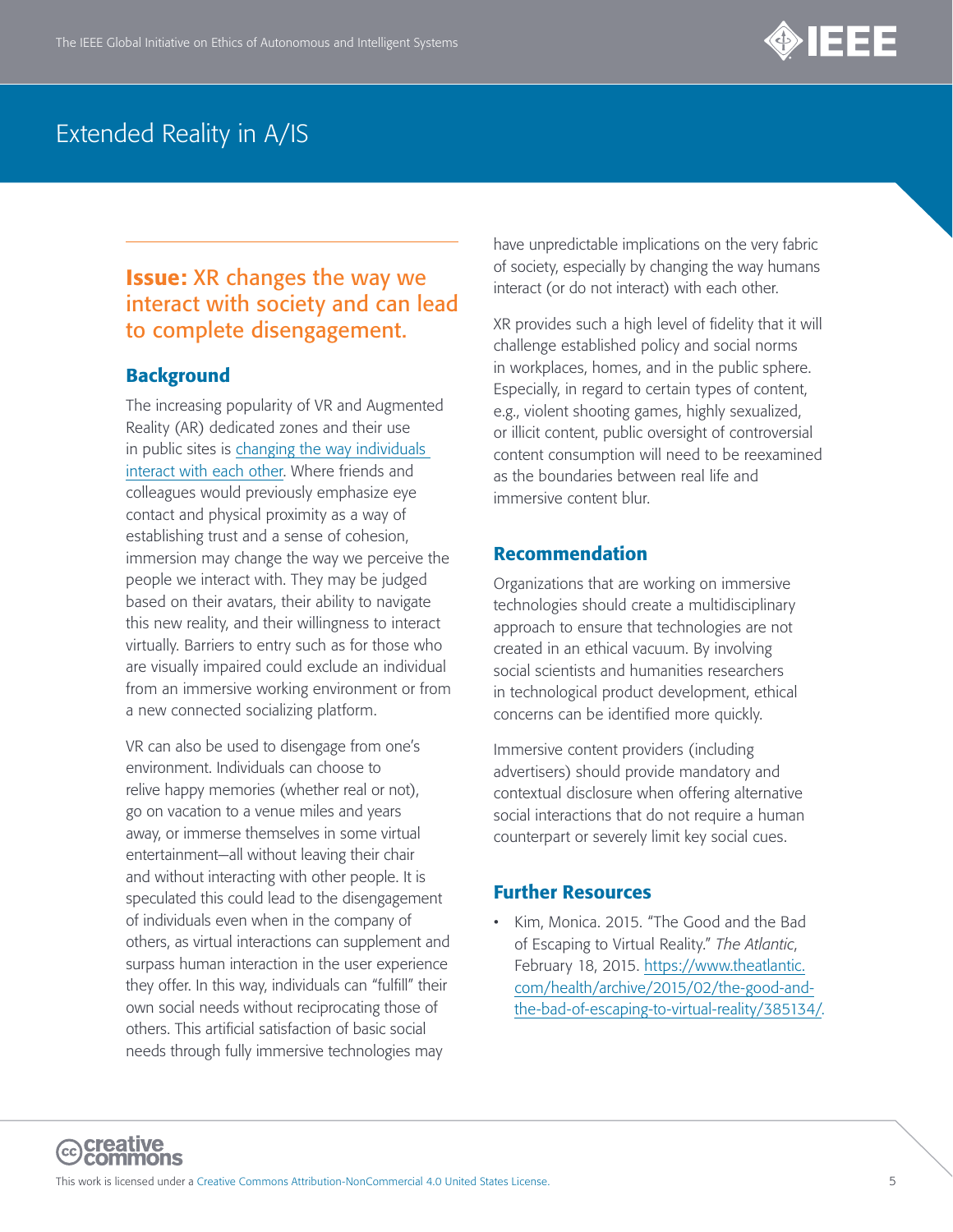

- Kurzweil, Ray. 2003. "Foreword to Virtual Humans" October 23, 2003. [https://www.](https://www.kurzweilai.net/foreword-to-virtual-humans) [kurzweilai.net/foreword-to-virtual-humans](https://www.kurzweilai.net/foreword-to-virtual-humans)
- Liao, Tony. 2012. "A Framework For Debating Augmented Futures: Classifying The Visions, Promises and Ideographs Advanced About Augmented Reality." *11th IEEE International Symposium on Mixed and Augmented Reality 2012 - Arts, Media, and Humanities Papers, ISMAR-AMH 2012,* 3–12. [https://doi.](https://doi.org/10.1109/ISMAR-AMH.2012.6483982) [org/10.1109/ISMAR-AMH.2012.6483982.](https://doi.org/10.1109/ISMAR-AMH.2012.6483982)
- Madary, Michael, and Thomas K. Metzinger. 2016. "Real Virtuality: A Code of Ethical Conduct. Recommendations for Good Scientific Practice and the Consumers of VR-Technology." *Frontiers Robotics AI* 3 (February): 1–23. [https://doi.org/10.3389/](https://doi.org/10.3389/frobt.2016.00003) [frobt.2016.00003.](https://doi.org/10.3389/frobt.2016.00003)

Issue: When geography is eliminated and identity morphs from physical certainty to virtuality, then cultural norms and interactions may transform in ways that supersede, supplement, or replace human interaction.

#### **Background**

When an increasing amount of our life is spent in a photorealistic and responsive world of software, what will happen to actual human contact, which might always remain undigitizable in

meaningful ways? When a virtual world is vastly more pleasant and fulfilling than the physical alternative, will there be a significant population who choose to live exclusively, or who spend at least a majority of their time, in a synthetic world of their own making? Opting in and out will be central to the coming digital experiences; but what happens with the opposite—when people choose to opt-out of the physical world in favor of a virtual one?

The [availability of alternate computational realities](https://www.zdnet.com/article/ar-and-vr-are-about-to-change-the-way-you-work-so-get-ready/) could lead to permanent disengagement from a society that can have far-reaching implications on fertility rates, labor productivity, and alter the nature of social relationships. People may choose to disengage from society as a whole, choosing instead to relegate themselves to the virtual domain.

With immersion, our notions of being will be multimodal and as such will have a societal impact in terms of culture, relationships, and perception of both the self and others. We might be able to manipulate our perceptions of time and space to experience, or re-experience, interactions that would otherwise be impossible. With alternative realities in reach, people may inhabit them to avoid facing problems they encounter in real life.

XR technology could also be especially meaningful in allowing people to create a physical appearance that more closely reflects who they are. For example, [it could help transgender](https://academic.oup.com/jcmc/article/19/4/824/4067546)  [persons reconcile their physical appearance with](https://academic.oup.com/jcmc/article/19/4/824/4067546)  [their identity.](https://academic.oup.com/jcmc/article/19/4/824/4067546) At this point it is not clear that the optimal digital representation of a person is the externally observable one or one better aligned to the individual's self-image and identity.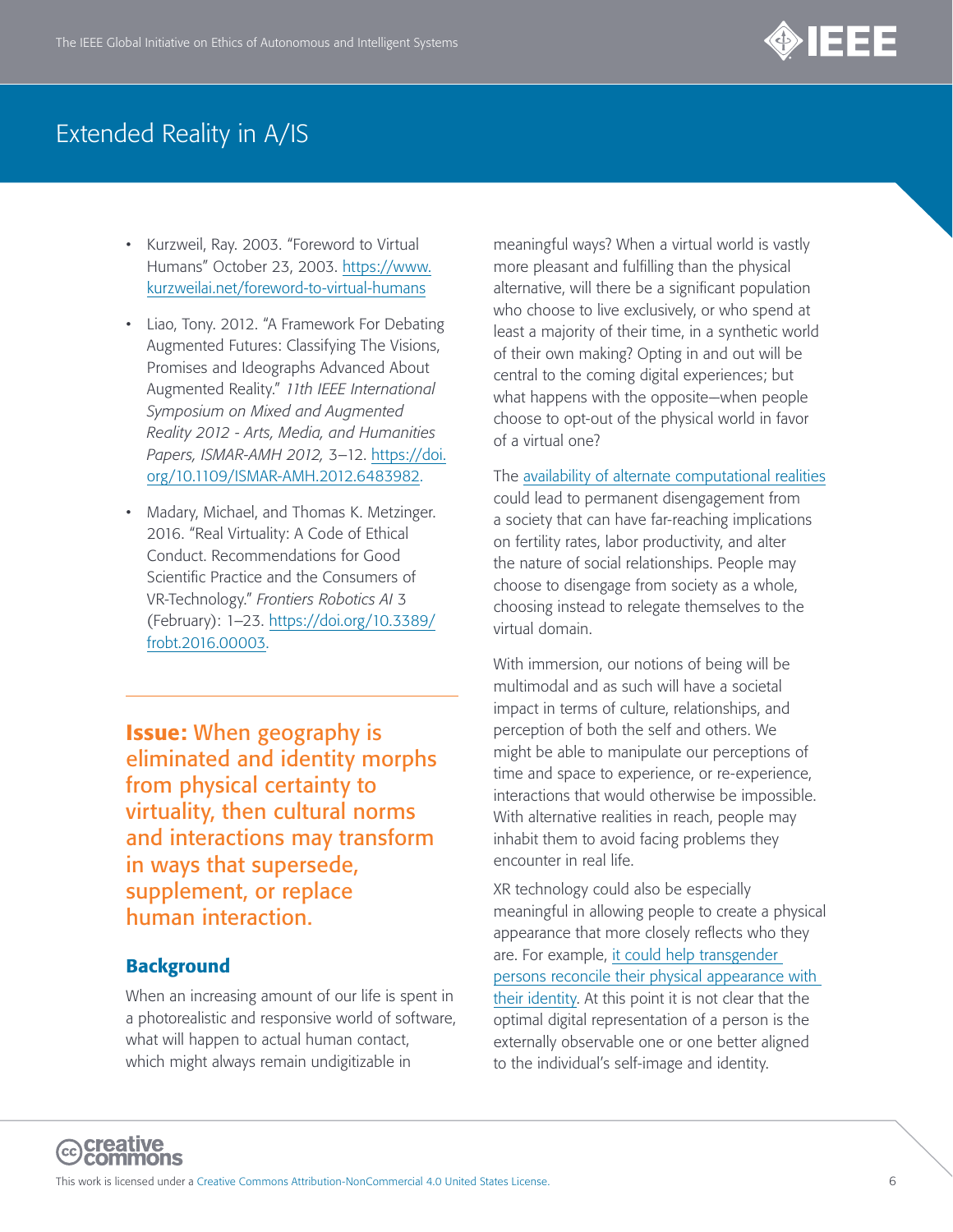

While the benefits of spending time in alternate realities could include increasing empathy toward others or discovering aspects of one's individuality that could positively affect a person's identity (in either real or virtual reality), there are multiple benefits of human interaction, both physical and emotional, that could be [adversely](https://www.cnbc.com/2016/01/08/virtual-reality-are-health-risks-being-ignored-commentary.html)  [affected if too much time is spent within one's](https://www.cnbc.com/2016/01/08/virtual-reality-are-health-risks-being-ignored-commentary.html)  [own creation.](https://www.cnbc.com/2016/01/08/virtual-reality-are-health-risks-being-ignored-commentary.html)

#### Recommendation

An integrated XR awareness framework for both technology developers and end-users should be co-created by policy makers and manufacturers within a social consensus-based framework. Such an awareness framework would be deployed by entities that create technologies, with a goal of standardizing education and literacy regarding their products. *Specifically:*

- All technology developers—regardless of their position in the product ecosystem—have a responsibility to provide clear disclosure and explanations for users regarding the augmented, virtual, mediated, or multimediated experiences in which end-users will find themselves immersed.
- Such awareness initiatives should involve social scientists, humanities researchers, marketers (public relations), and practitioners including emotional intelligence or positive psychology, in addition to policy makers and manufacturers. The conversation can promote research focused on the ways in which immersive applications can allow for the support and safeguarding of cultural and personal identity.

• Engagement in humanities research (history, ethics, literature, fine arts, etc.) to learn how individuals understand their identity, selfhood, culture, and shared histories. Cultural education will allow users to embrace and recognize cultural identities and their unique manifestations in XR.

- Anderson, Janna Quitney, and Lee Rainie. 2008. "The Future of the Internet III: Summary of Findings." [https://www.issuelab.org/](https://www.issuelab.org/resource/the-future-of-the-internet-iii.html) [resource/the-future-of-the-internet-iii.html](https://www.issuelab.org/resource/the-future-of-the-internet-iii.html)
- Kurzweil, Ray. 2003. "Foreword to Virtual Humans" October 23, 2003. [https://www.](https://www.kurzweilai.net/foreword-to-virtual-humans) [kurzweilai.net/foreword-to-virtual-humans](https://www.kurzweilai.net/foreword-to-virtual-humans)
- Brown, Josh, 2019 "How gender questioning and transgender gamers found a safe space in VR" Digital Trends. July 1, 2019. [https://www.](https://www.digitaltrends.com/gaming/gender-questioning-transgender-gamers-safe-space-vr/) [digitaltrends.com/gaming/gender-questioning](https://www.digitaltrends.com/gaming/gender-questioning-transgender-gamers-safe-space-vr/)[transgender-gamers-safe-space-vr/.](https://www.digitaltrends.com/gaming/gender-questioning-transgender-gamers-safe-space-vr/)
- Fredrickson, Barbara L. 2017. "Your P hone vs. Your Heart." In *Future Directions in Well-Being: Education, Organizations and Policy,* edited by Mathew A White, Gavin R. Slemp and A. Simon Murray, 59–61. Cham: Springer. [https://doi.org/10.1007/978-3-319-56889-](https://doi.org/10.1007/978-3-319-56889-8_11) [8\\_11](https://doi.org/10.1007/978-3-319-56889-8_11).
- Hershfield, Hal E., Daniel G. Goldstein, William F. Sharpe, Jesse Fox, Leo Yeykelis, Laura L. Carstensen, and Jeremy N. Bailenson. 2011. "Increasing Saving Behavior through Age-Progressed Renderings of the Future Self." *Journal of Marketing Research* 48 (SPEC. ISSUE). [https://doi.org/10.1509/jmkr.48.SPL.S23.](https://doi.org/10.1509/jmkr.48.SPL.S23)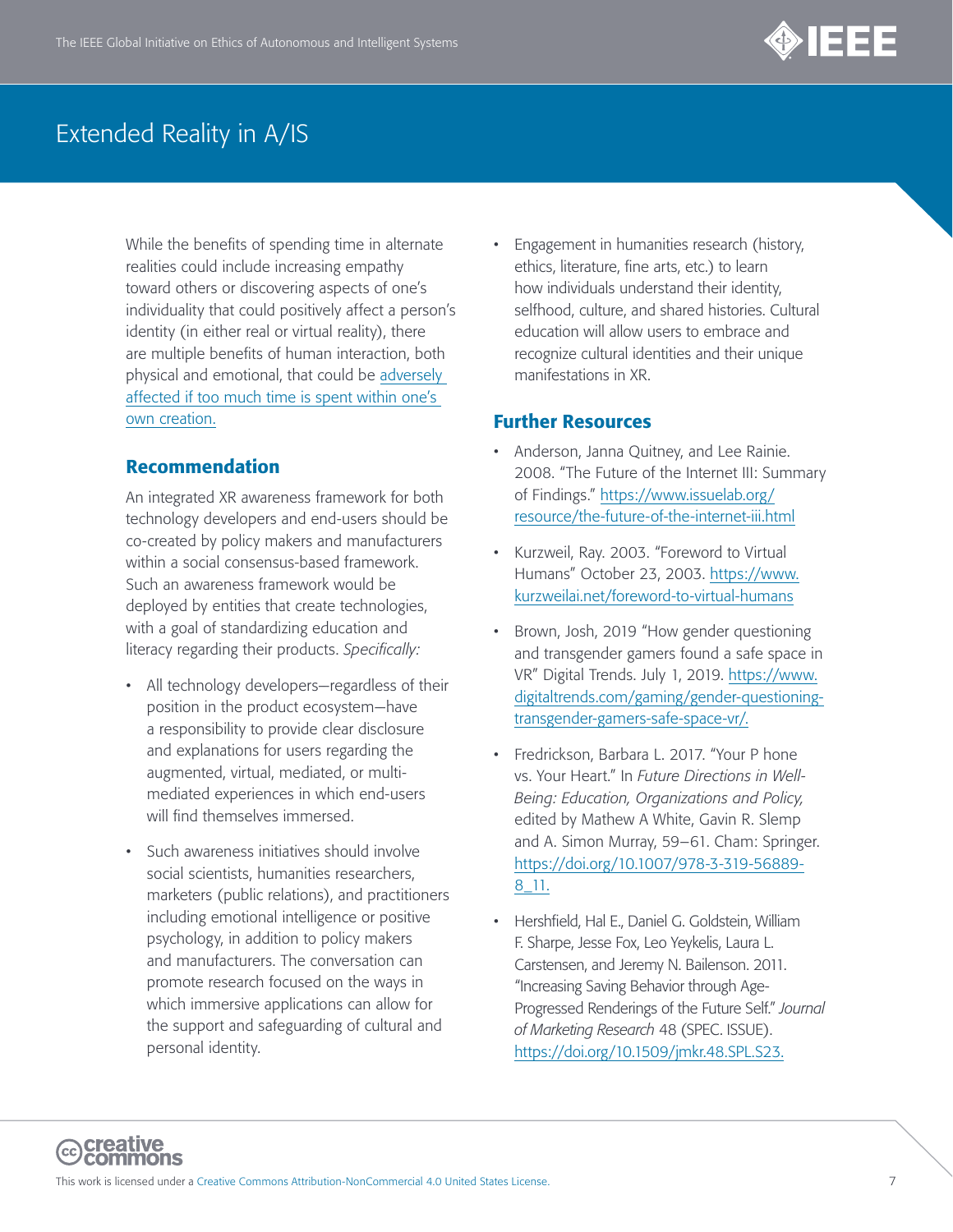

- Marquis, Donald G., and Thomas J. Allen. 1966. "Communication Patterns in Applied Technology." *American Psychologist* 21 (11): 1052–60.
- McGonigal, Jane. 2011. Reality Is Broken: *Why Games Make Us Better and How They Can Change the World*. New York: The Penguin Press.
- Miles, James L. 2017. "Ubuntu and Defining Community in America: A 21st Century Viewpoint." *Anthropology of Consciousness* 28 (2): 178–86. [https://doi.org/10.1111/](https://doi.org/10.1111/anoc.12079) [anoc.12079.](https://doi.org/10.1111/anoc.12079)
- Pasqualini, Isabella, Joan Llobera, and Olaf Blanke. 2013. "'Seeing' and 'Feeling' Architecture: How Bodily Self-Consciousness Alters Architectonic Experience and Affects the Perception of Interiors." *Frontiers in Psychology* 4 (June): 1–10. [https://doi.](https://doi.org/10.3389/fpsyg.2013.00354) [org/10.3389/fpsyg.2013.00354](https://doi.org/10.3389/fpsyg.2013.00354).
- Peck, Tabitha C., Sofia Seinfeld, Salvatore M. Aglioti, and Mel Slater. 2013. "Putting Yourself in the Skin of a Black Avatar Reduces Implicit Racial Bias." *Consciousness and Cognition* 22 (3): 779–787. [https://doi.org/10.1016/j.](https://doi.org/10.1016/j.concog.2013.04.016) [concog.2013.04.016.](https://doi.org/10.1016/j.concog.2013.04.016)
- Petkova, Valeria I., and H. Henrik Ehrsson. 2008. "If I Were You: Perceptual Illusion of Body Swapping." *PLoS ONE* 3 (12). [http://doi.](https://doi.org/10.1371/journal.pone.0003832) [org/10.1371/journal.pone.0003832.](https://doi.org/10.1371/journal.pone.0003832)
- Spiteri, Christine. 2015. "Cultural Identity Construction through Smartphone Use." [https://doi.org/10.13140/2.1.1902.9286.](https://doi.org/10.13140/2.1.1902.9286)
- Turkle, Sherry. 2012. *Alone Together: Why We Expect More from Technology and Less from Each Other*. New York: Basic Books.
- Verbeek, Peter-Paul. 2011. Moralizing Technology: *Understanding and Designing the Morality of Things*. University of Chicago Press.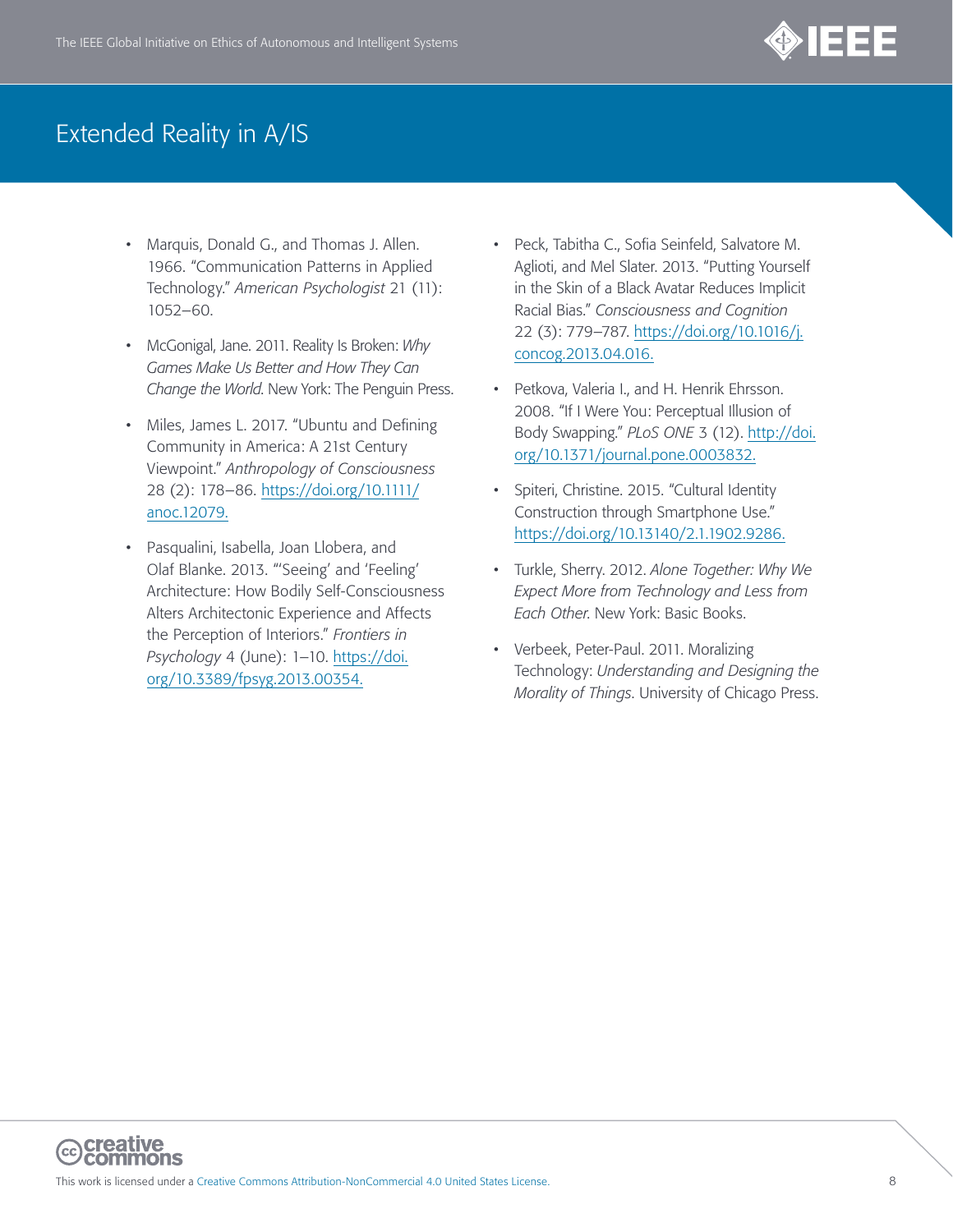

# <span id="page-8-0"></span>Section 2—Mental Health

While there are [proven benefits of utilizing virtual](https://www.nbcnews.com/mach/innovation/how-virtual-reality-helping-heal-soldiers-ptsd-n733816)  [or augmented reality for creating empathy in](https://www.nbcnews.com/mach/innovation/how-virtual-reality-helping-heal-soldiers-ptsd-n733816)  [users or treating post-traumatic stress disorder](https://www.nbcnews.com/mach/innovation/how-virtual-reality-helping-heal-soldiers-ptsd-n733816)  [\(PTSD\) for soldiers](https://www.nbcnews.com/mach/innovation/how-virtual-reality-helping-heal-soldiers-ptsd-n733816), there are also potential negative consequences via loss of agency, consent, or confusion about one's place in one's world(s).

Questions still need to be answered regarding the use of XR as a tool for mental health diagnosis and treatment. Thus far, [a significant amount](http://www.mhfmjournal.com/pdf/the-effects-of-virtual-reality-on-mental-wellness-a-literature-review.pdf)  [of literature](http://www.mhfmjournal.com/pdf/the-effects-of-virtual-reality-on-mental-wellness-a-literature-review.pdf) has emerged indicating a positive impact on mental health and physical functioning using scientifically-informed XR applications with well-designed content delivered within the more controlled (and safe) context of the therapy setting, administered and supervised by a well-trained clinician.

However, what happens if these types of computermediated experiences become commodity products that are readily accessible to anyone who might self-diagnose their clinical condition and use XR treatment content as "self-help" therapy? While some might say this is not much different from purchasing a self-help book and following the instructions and recommendations therein, XR experiences may have a deeper impact on a user than reading a book.

Similar to most areas of mental health care, there is a risk that this form of self-diagnosis and treatment is based on inaccurate or counterproductive information. Another kind of problem may emerge if a clinician decides that

computer-mediated intervention would be great for generating a buzz for their practice and result in more business, but has not had training in its use and safe application.

*Note: The following are offered as insights from Committee members who are experts in fields relating to XR. Readers are urged to consult professionals before beginning any treatment regimen. The following is not medical advice.* 

Issue: The short- and longterm effects and implications of therapeutic experiences to software-driven decision making for mental health assessment are currently largely unknown and may cause harm if not addressed.

#### **Background**

A/IS-enhanced XR will generate a range of powerful applications in healthcare over the next generation, from improving medical and surgical outcomes to virtual physicians, to performance visualization for athletes. Compelling ultrahigh-fidelity systems could exploit the brain's neuroplasticity for a variety of beneficial (and nonbeneficial) ends, including present-day treatment of PTSD and anxiety disorders using VR.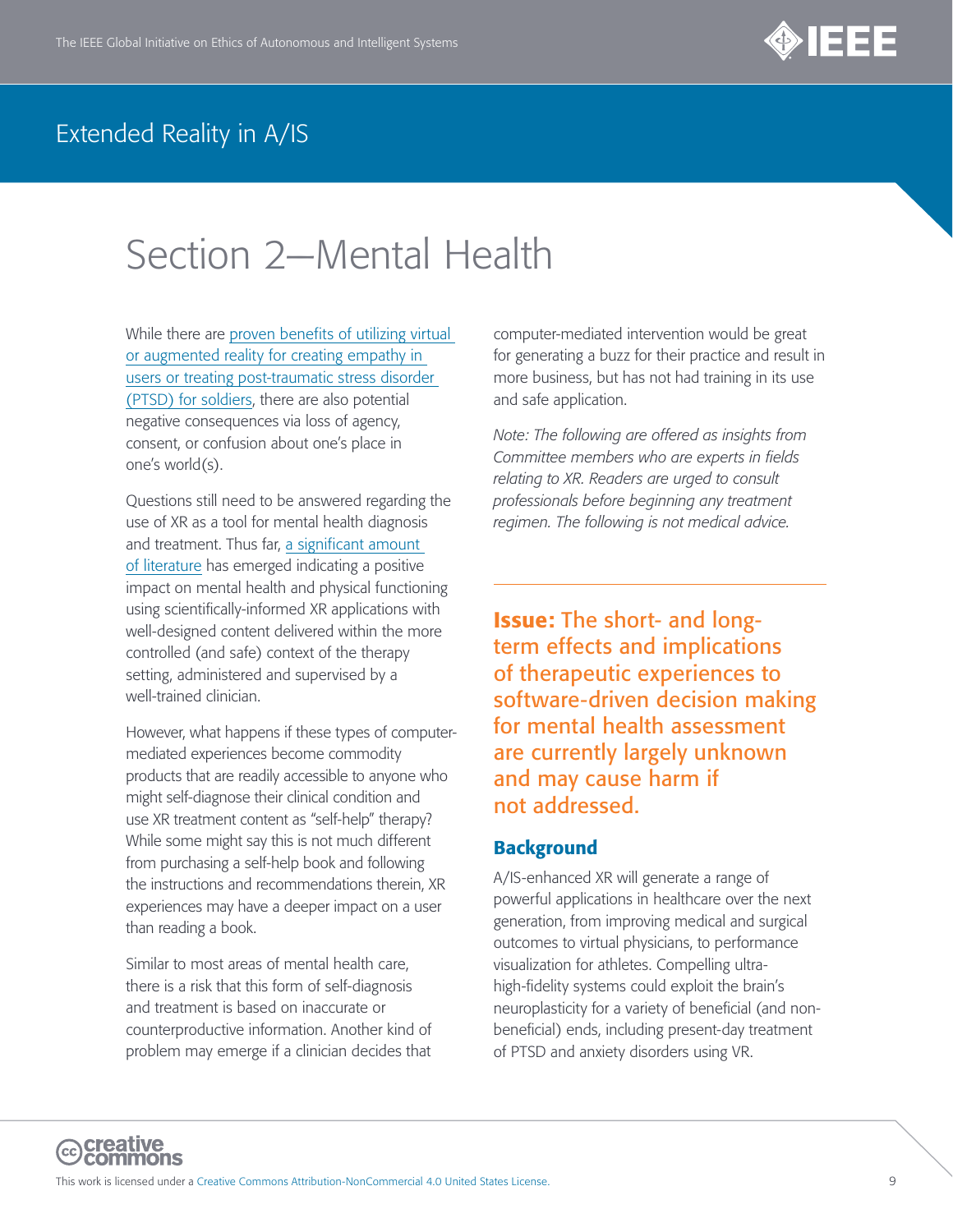

Being in a completely mediated environment could, for example, fool the mind into thinking and feeling as it did in an earlier stage of one's life, with measurable physiological effects. Psychological conditions often have accompanying physical ailments that diminish or disappear when the psychological condition is treated. If one accepts a positive impact of XR for changing cognition, emotions, and behavior, one has to also accept that such changes can occur that have less desirable consequences. With human augmentation, the physiological and psychological can both be automatically manipulated or adjusted based on either human or machine mandated and controlled parameters. In addition to external sensory input, internal input (implanted devices) deliver information to the senses as well as deliver medication (or nutrition) based upon monitoring emotional or physical states.

XR systems could radically affect how the mind processes and synthesizes information, and ultimately it could be a way to teach ourselves new ways to think and create content. However, the long-term effects of immersion are largely unknown at this point, and the exploitability of a person's (or a larger group's) notion of reality raises a host of ethical issues.

Creating awareness over who controls what in connected systems is critical. Even calling these new forms of technologies a series of "realities" blurs the line unnecessarily. The idea that there is anything human-authored that is "non-real" is something that needs to be explored on a cultural level. If an XR system is allowed to provide ultra-high-fidelity systems to large numbers of users, "truth" will be dictated by an increasingly

homogeneous and concentrated few. Even if these systems are personalized at scale by A/IS, fundamental awareness and control need to be vested with the individual.

Thus, there are issues of concern here from both the patient and the provider side of the equation. Consequently, the mental health profession needs ethical guidelines for the safe and informed use of clinical VR applications, much like pharmaceutical treatments are managed by well-trained and qualified physicians.

#### Recommendation

General guidelines for the creation, distribution, practice methods, and training requirements should be established for the clinical application of XR for persons with mental health conditions and the general public. *Specifically:*

• Research conducted by qualified mental health experts is required in this area to determine how people can best approach immersion in new realities in ways they can control or mediate should potential negative or triggering situations take place. In the area of clinical practice, the American Psychological Association's ethical code provides a clear and well-endorsed set of guidelines that can serve as a good starting point for understanding and proactively addressing some of the issues for the creation and use of VR applications (see: www.apa.org/ethics/ code/#201e). Three core areas of concerns and recommendations can be derived from these guidelines (two from the APA code and one regarding patient self-help decision-making):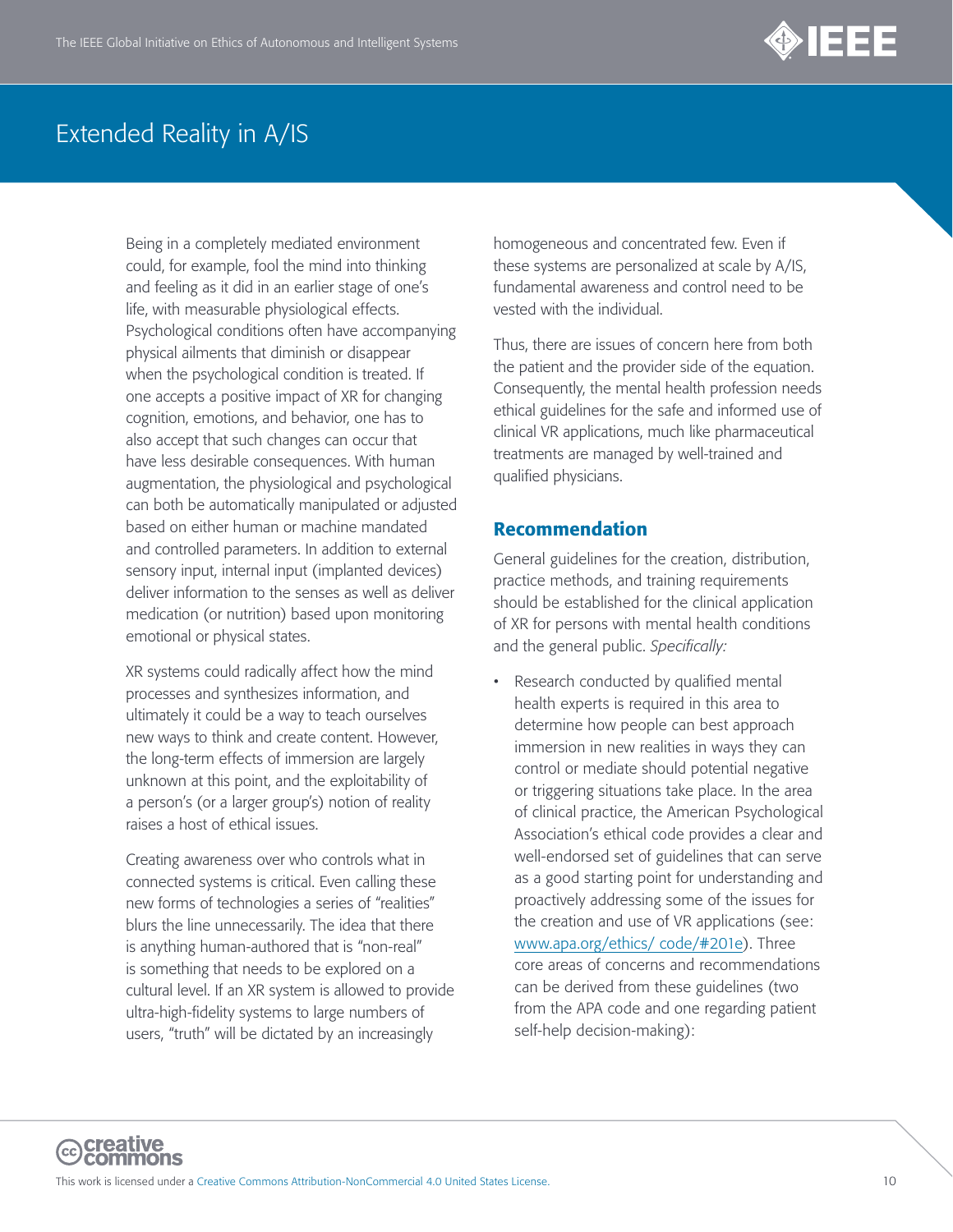

#### 1. *"2.04 Bases for Scientific and Professional Judgments*

*Psychologists' work is based upon established scientific and professional knowledge of the discipline."* Technology applications that are developed for clinical assessment and treatment must be based on both an ethical and theoretical framework and documented with some level of research before they can be accepted as evidence-based and promoted to a patient in that fashion. In an emerging area like XR, where unique and specific guidelines have yet to be established, the practitioner must be fully transparent about the evidence base for the approach and take precautions to preserve the safety and integrity of the patient.

2. *"2.01 Boundaries of Competence*

*Psychologists provide services, teach and conduct research with populations and in areas only within the boundaries of their competence, based on their education, training, supervised experience, consultation, study or professional experience."* Technology-based mental health assessment and treatment may require fundamentally different skill sets than what is needed for traditional approaches of clinical psychology. Increased training prior to the use of these technologies is recommended.

3. While not cited as an APA standard, the issues regarding patient self-diagnosis and self-treatment deserve further mention. Mental health conditions can be extremely complex, and in some instances, the self-awareness of the patient may be compromised. This can oftentimes lead to a faulty self-diagnosis as well as the problems

that arise when the patient searches for information via the Internet, where reliable and valid content can be difficult for a nonexpert to identify. The same issues come into play with self-treatment. The problems that may ensue are two-fold:

- The patient makes errors in one, or both, of diagnosis and treatment, and achieves no clinical benefit, or worse, aggravates the existing condition with an ineffective or inappropriate technological approach that actually does more harm than good. By pursuing an enticing self-help approach that is misaligned with their actual needs or has no evidence for its efficacy, the patient could miss the opportunity to actually receive quality evidence-based care that is designed and delivered based on the informed judgment of a trained expert diagnostician or clinical care provider.
- Incorrect diagnosis and treatment could occur if a company produces a technologybased approach without sufficient validation and over-promotes or markets it to the public as a test or a cure. This has been seen over the years with many forms of pseudo-medicine. Principles and guidelines about the promotion of an application that has the consumers' protection in mind are recommended. This issue is particularly important at the current time, in view of all the public exposure, hype, and genuine excitement surrounding XR. One can imagine new companies emerging in the healthcare space without any credible expert clinical and/or research guidance. Such companies could not only do harm to users, but the uninformed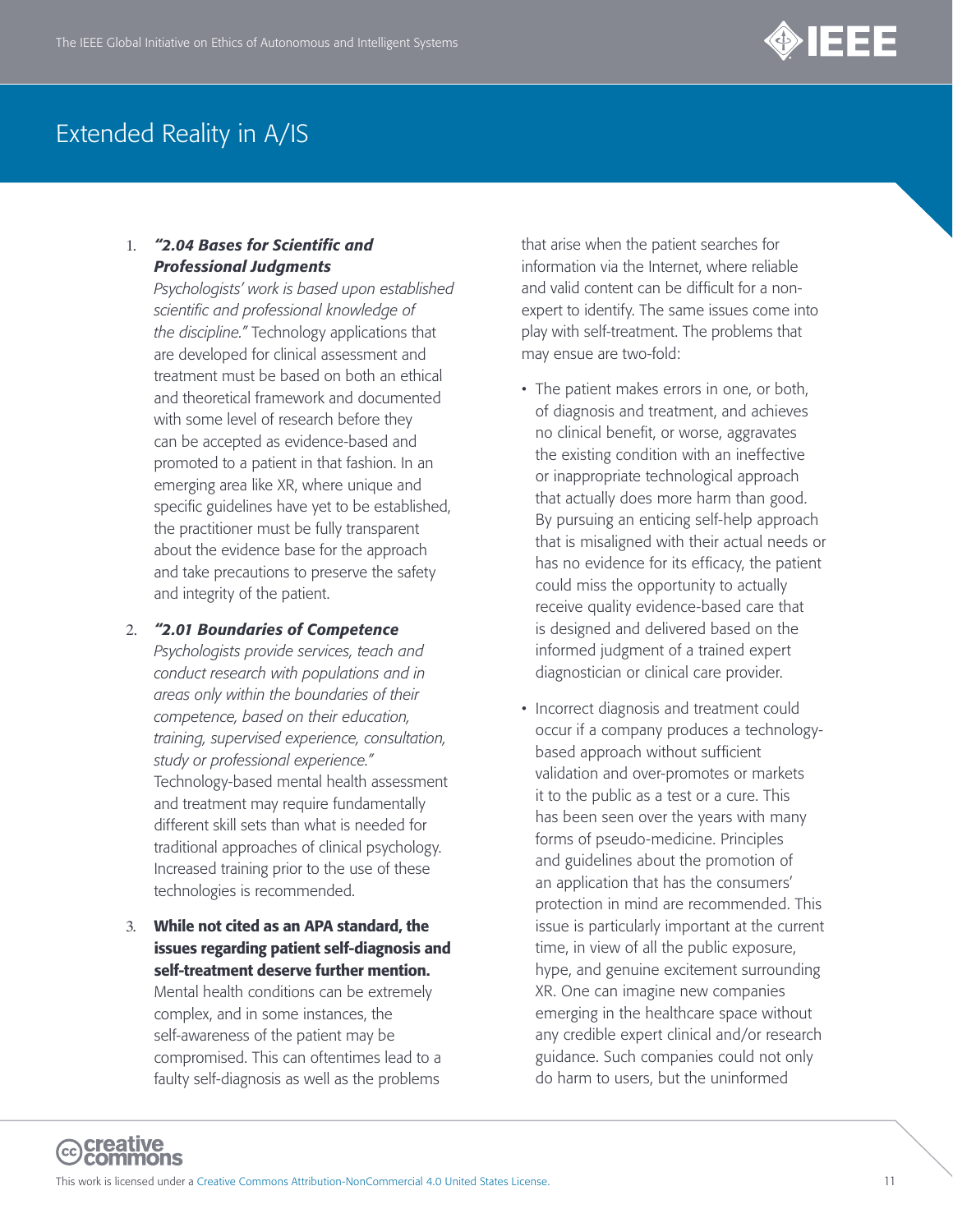

development and over-hype of the benefits to be derived from a clinical application leading to negative effects could serve to create the general impression that VR is a snake oil approach and lead to people not seeking (or benefiting from) an otherwise well-validated XR approach.

An example of a grey area in this domain concerns one of the most common fears that people report—public speaking. Technically, in an extreme form where it significantly impairs social and occupational functioning, public speaking anxiety would qualify as a phobia and be diagnosed as an anxiety disorder. However, since people have some level of sub-clinical fear of public speaking that they eventually get over with practice, this has been one of the first areas where widespread consumer access to [public speaking XR](https://www.frontiersin.org/articles/10.3389/fict.2017.00013/full)  [exposure therapy software has](https://www.frontiersin.org/articles/10.3389/fict.2017.00013/full) occurred. Users can practice their presentation skills on a low-cost mobile phone driven Head-Mounted Display (HMD) in front of various types of audiences and settings. In this case, most clinicians would not show much concern for this type of self-help approach, and the potential for damaging effects to a user appears to be fairly minimal. But, from this example, can we now expect that applications will be made readily available for other and perhaps more complex anxietydisorder-based phobias (fear of flying, social phobia, driving, spiders, intimacy, etc.), or even for PTSD treatment?

- Botella, Cristina, Berenice Serrano, Rosa M. Baños, and Azucena Garcia-Palacios. 2015. "Virtual Reality Exposure-Based Therapy for the Treatment of Post-Traumatic Stress Disorder: A Review of Its Efficacy, the Adequacy of the Treatment Protocol, and Its Acceptability." *Neuropsychiatric Disease and Treatment* 11: 2533–45. [https://doi.org/10.2147/NDT.S89542.](https://doi.org/10.2147/NDT.S89542)
- United Kingdom Mental Health Foundation. 2016. "Physical health and mental health" February, 2016. [https://www.mentalhealth.](https://www.mentalhealth.org.uk/a-to-z/p/physical-health-and-mental-health) [org.uk/a-to-z/p/physical-health-and-mental](https://www.mentalhealth.org.uk/a-to-z/p/physical-health-and-mental-health)[health](https://www.mentalhealth.org.uk/a-to-z/p/physical-health-and-mental-health).
- Rothbaum, B. O., Hodges, L. F., Ready, D., Graap, K., and Alarcon, R. D. (2001). Virtual reality exposure therapy for Vietnam veterans with posttraumatic stress disorder. The Journal of Clinical Psychiatry, 62(8), 617–622. [https://](http://aim.em-lyon.com/) [doi.org/10.4088/JCP.v62n0808.](http://aim.em-lyon.com/)
- Anderson, L., Elana Zimand, Larry F. Hodges, and Barbara O. Rathbaum. 2005. "Cognitive behavioral therapy for public speaking anxiety using virtual reality for exposure" October 17, 2005. [https://doi.org/10.1002/da.20090.](https://doi.org/10.1002/da.20090)
- Hollis, Chris, Stephanie Sampson, Lucy Simons, E. Bethan Davies, Rachel Churchill, Victoria Betton, Debbie Butler, et al. 2018. "Identifying Research Priorities for Digital Technology in Mental Health Care: Results of the James Lind Alliance Priority Setting Partnership." *The Lancet Psychiatry* 5 (10): 845–54. [https://doi.org/10.1016/S2215-](https://doi.org/10.1016/S2215-0366(18)30296-7) [0366\(18\)30296-7](https://doi.org/10.1016/S2215-0366(18)30296-7).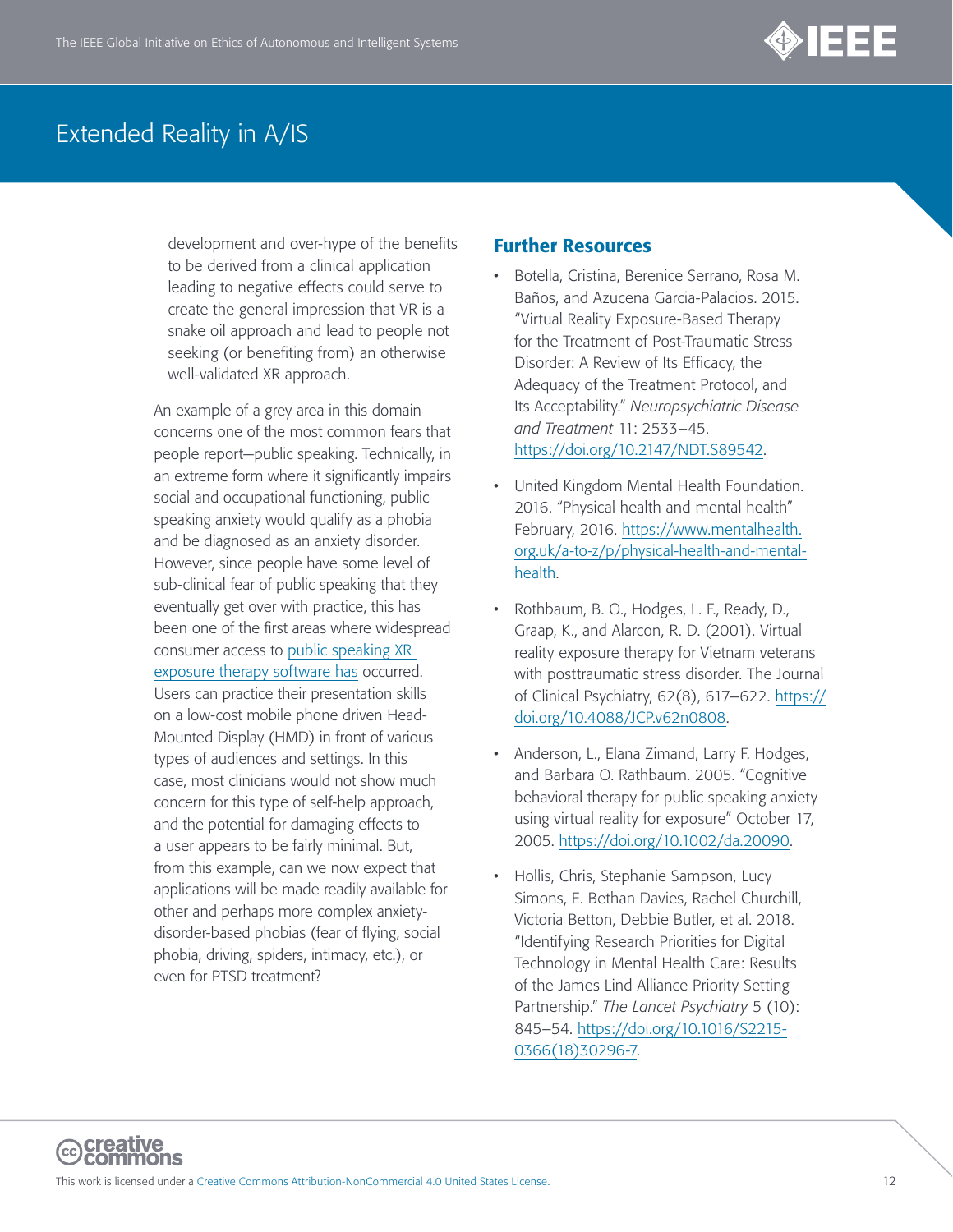

- Madary, Michael, and Thomas K. Metzinger. 2016. "Real Virtuality: A Code of Ethical Conduct. Recommendations for Good Scientific Practice and the Consumers of VR-Technology." *Frontiers Robotics AI* 3 (February): 1–23. [https://doi.org/10.3389/](https://doi.org/10.3389/frobt.2016.00003) [frobt.2016.00003.](https://doi.org/10.3389/frobt.2016.00003)
- Rizzo, Albert "Skip," Maria T. Schultheis, and Barbara O. Rothbaum. 2002. "Ethical Issues for the Use of Virtual Reality in the Psychological Sciences." In *Ethical Issues in Clinical Neuropsychology*, edited by Shane S. Bush and Michael L. Drexler, 243–80. Lisse: Swets & Zeitlinger Publishers.
- Stroud, Scott R. 2014. "The Dark Side of the Online Self: A Pragmatist Critique of the Growing Plague of Revenge Porn." *Journal of Mass Media Ethics: Exploring Questions of Media Morality* 29 (3): 168–83. [https://doi.or](https://www.tandfonline.com/doi/abs/10.1080/08900523.2014.917976) [g/10.1080/08900523.2014.917976.](https://www.tandfonline.com/doi/abs/10.1080/08900523.2014.917976)
- Wiederhold, Brenda K., and Mark D. Wiederhold. 2005. Virtual Reality Therapy for Anxiety Disorders: *Advances in Evaluation and Treatment.* Washington, DC, US: American Psychological Association. [https://doi.](https://doi.org/10.1037/10858-000) [org/10.1037/10858-000](https://doi.org/10.1037/10858-000).
- Wood, Matthew, Gavin Wood, and Madeline Balaam. 2017. "'They're Just Tixel Pits, Man': Disputing the 'Reality' of Virtual Reality Pornography through the Story Completion Method." Conference on *Human Factors in Computing Systems - Proceedings* 2017-May (May): 5439–51. [https://doi](https://dl.acm.org/doi/10.1145/3025453.3025762)  [org/10.1145/3025453.3025762](https://dl.acm.org/doi/10.1145/3025453.3025762).

Issue: XR creates opportunities for generated experiences and high levels of user control that may lead certain individuals to choose virtual life over the physical world, which has clinical implications.

#### **Background**

We do not have an agreement on what humans require for wellbeing and mental health. Do we require interaction with the physical world? Or can generated experiences be an outlet for those who struggle in the real world? Should we always approach a user's interaction with a system to help them work on real-world problems, or is it okay to let them get lost in the generated world? Some negative examples to consider along these lines:

Immersion and escapism could become a problem for people who tend to withdraw into themselves, become antisocial, and want to avoid the real world. This might have to be dealt with differently depending on what the withdrawal is based on—anxiety, abuse, depression, etc.

Some positive examples to consider along these lines: XR environments could be used as outlets for people who may damage themselves, others, or objects in the physical world:

• XR environments could offer a soothing [atmosphere for disabled children and adults.](https://digileaders.com/6-ways-virtual-reality-could-transform-the-lives-of-disabled-people/) For example, they could offer experiences similar to "stimming" (self-stimulating behaviors) and provide relaxing music, noises, etc.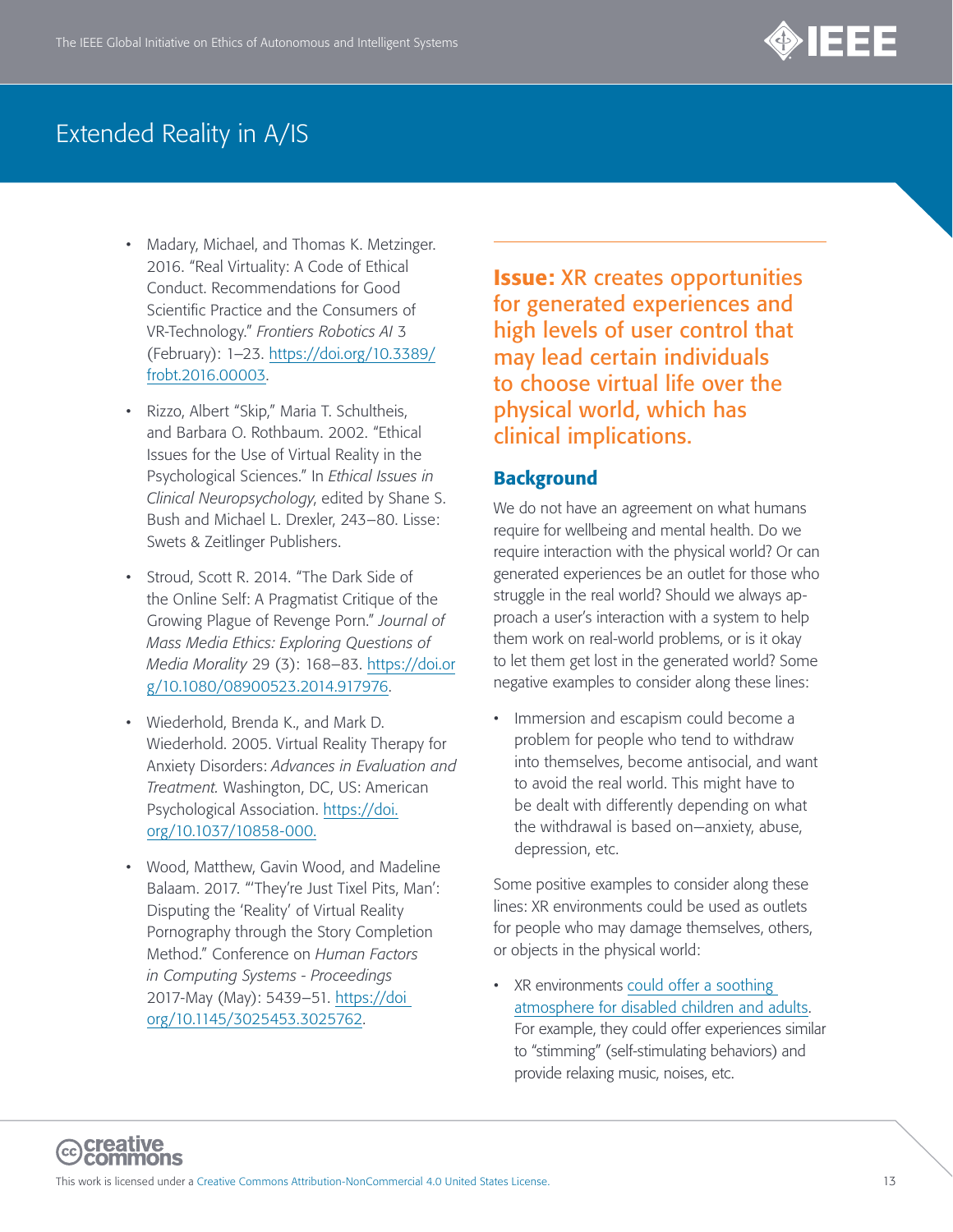

- There could be an increase in XR therapists and counselors. Technology-based meditations and mindfulness may also begin to proliferate. This could take the form of projecting therapists and patients who are far apart into the same virtual space, projecting multiple people into the same virtual space for meetings. These methods could be used to help people who may not be able to leave the home. For example, [therapists have held](https://www.apa.org/monitor/2009/09/second-life)  [group counseling sessions for autistic persons](https://www.apa.org/monitor/2009/09/second-life) inside of [Second Life](https://join.secondlife.com/?lang=en&utm_source=Google&network=g&campaignid=1493539903&adgroupid=57071407629&placement=&keyword=second%20life&matchtype=e&creative=285283568076&gclid=EAIaIQobChMIoJPpwNbl5gIVEWKGCh1h6AGjEAAYASAAEgKSAfD_BwE), reporting that group members did better expressing themselves when they had an avatar with which to participate.
- People with panic disorders and agoraphobia could be provided treatment in XR environments, providing therapists greater control over patient stimuli and care.

#### Recommendation

While being conscious of the risk of increasing mental health issues through isolation, it is important for technologists to assist research into these new realities (XR) as a tool to increase positive mental health.

#### Further Resources

- Botella, Cristina, Helena Villa, Azucena Garcia-Palacios, Soledad Quero, Rosa M. Banos, and Mariano Alcaniz. 2004. "The Use of VR in the Treatment of Panic Disorders and Agoraphobia." *Studies in Health Technology and Informatics* 99: 73–90. [https://doi.](https://doi.org/10.3233/978-1-60750-943-1-73) [org/10.3233/978-1-60750-943-1-73](https://doi.org/10.3233/978-1-60750-943-1-73).
- O'Brolcháin, Fiachra, Tim Jacquemard, David Monaghan, Noel O'Connor, Peter Novitzky, and Bert Gordijn. 2016. "The Convergence of Virtual

Reality and Social Networks: Threats to Privacy and Autonomy." *Science and Engineering Ethics* 22 (1): 1–29. [https://doi.org/10.1007/](https://doi.org/10.1007/s11948-014-9621-1) [s11948-014-9621-1](https://doi.org/10.1007/s11948-014-9621-1).

Issue: Users may come to harm unless they are provided with the ability to exit immersive XR environments at all times.

#### **Background**

Specific [health side-effects of XR](https://www.sciencefocus.com/future-technology/are-vr-headsets-bad-for-your-health/) like simulator sickness and acute, momentary paralysis could leave a participant trapped inside an XR experience. Furthermore, there are still unknown effects of [long-term XR immersion](https://link.springer.com/article/10.1007/s10055-019-00411-y) on cognitive functions, proprioception, and developmental epistemology.

Currently, proprietarily-developed XR technologies lack coherent interoperability which creates a highly-variable ecosystem comprised of different headsets, experiences, and interfaces; this fragmented and dynamic XR technological ecosystem, therefore, lacks standardized input control functions. Onboard functionality of Head-Mounted Display (HMD) and gyroscopebased handset motion control sensors could be leveraged to give users a way out.

<span id="page-13-0"></span>A universal escape key (UEK)—similar to the notion of a kill switch—should be incorporated into all XR systems. This user-defined protocol would be activated by the participant. A UEK ensures that all levels of XR system design are compatible with such a redundancy feature that allows the capacity for participants to exit an immersive environment.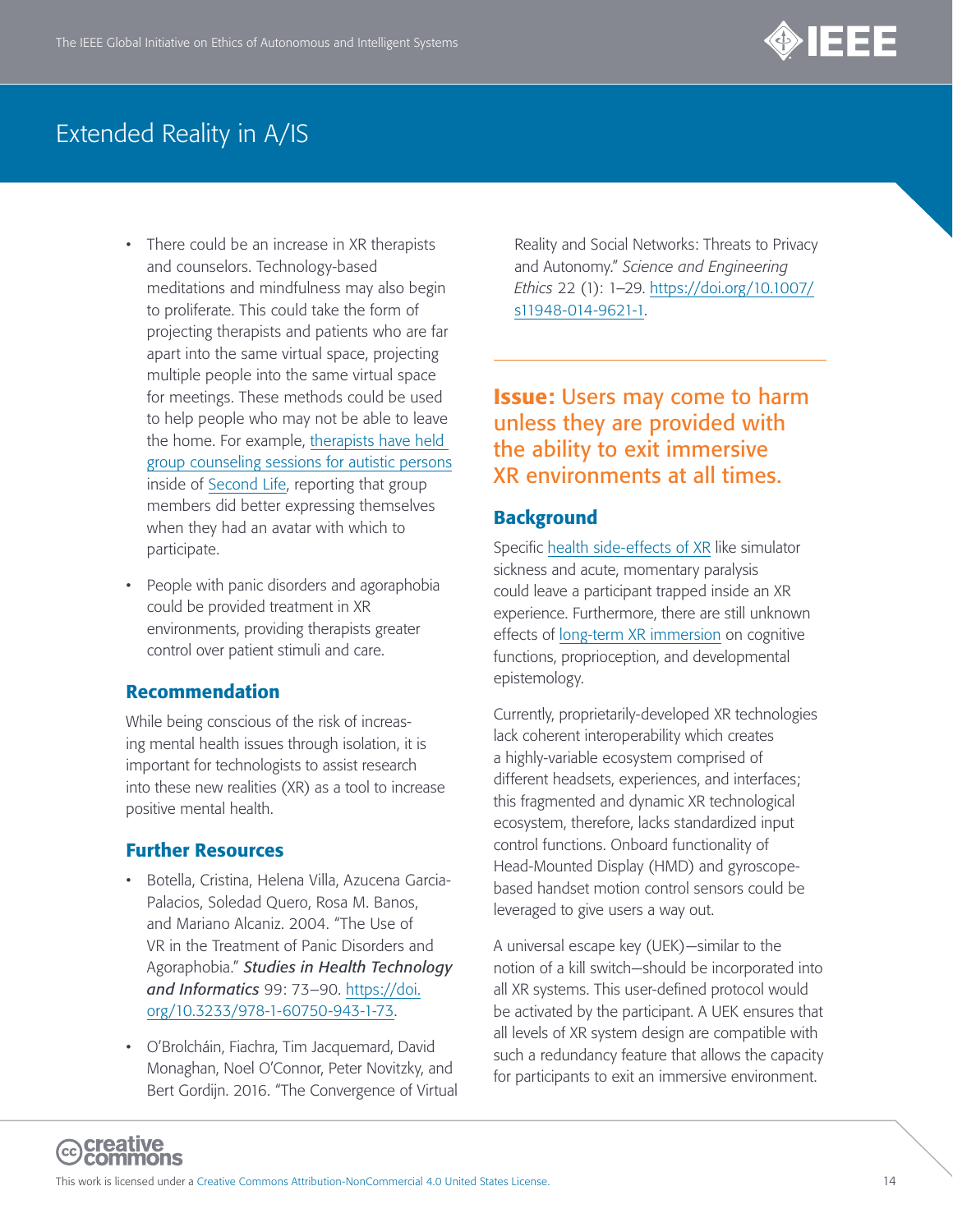

To ensure that all participants, regardless of physical mobility, sensory perception ability, or cognitive capacity, can access and utilize a UEK, escape key system design should be multimodal, comprised of text, audio, visual, haptic, and gesture-based cues. Such a system should be able to scale to other forms of input such as brain-computer interfaces. Such a system could be designed to scale to a designated neurological impulse that creates an immersion-bypass mechanism.

Participants, however, should not be reliant on XR UEK alone. On-boarding of XR participants should facilitate a sense of self-determination and individual agency that carries through all subsequent steps of the XR experience to ensure users are aware that escape functionality of localized and episodic-specific experience propagates through the global user experience/ user interface (UX/UI).

#### Recommendation

Further evaluation by independent experts is needed to create additional guidelines, best practices, and potential technical standards to codify and propagate the concept of XR UEK throughout the rapidly evolving technologies that comprise XR. The process should be unobtrusive, secure, and allow for the user to update depending on content type.

#### Further Resources

• Akiduki, Hironori, Suetaka Nishiike, Hiroshi Watanabe, Katsunori Matsuoka, Takeshi Kubo, and Noriaki Takeda. 2003. "Visual-Vestibular Conflict Induced by Virtual Reality in Humans." *Neuroscience Letters* 340 (3): 197–200. [https://doi.org/10.1016/S0304-](https://doi.org/10.1016/S0304-3940(03)00098-3) [3940\(03\)00098-3.](https://doi.org/10.1016/S0304-3940(03)00098-3)

- Phillips, Ashley. 2008. "Asperger's Therapy Hits Second Life" ABC News, January 15, 2008. [https://abcnews.go.com/Technology/OnCall/](https://abcnews.go.com/Technology/OnCall/story?id=4133184&page=1) [story?id=4133184&page=1.](https://abcnews.go.com/Technology/OnCall/story?id=4133184&page=1)
- Cahalane, Claudia. 2017. "8 Ways Virtual Reality Could Transform the Lives of Disabled People" Ability News February 20, 2017. [https://www.abilitynet.org.uk/news-blogs/8](https://www.abilitynet.org.uk/news-blogs/8-ways-virtual-reality-could-transform-lives-disabled-people) [ways-virtual-reality-could-transform-lives](https://www.abilitynet.org.uk/news-blogs/8-ways-virtual-reality-could-transform-lives-disabled-people)[disabled-people.](https://www.abilitynet.org.uk/news-blogs/8-ways-virtual-reality-could-transform-lives-disabled-people)
- Lewis, Cody. 2018. "The Negative Side-Effects of Virtual Reality" March 7, 2018. Resource [http://resourcemagonline.com/2018/03/the](http://resourcemagonline.com/2018/03/the-negative-side-effects-of-virtual-reality/87052/)[negative-side-effects-of-virtual-reality/87052/](http://resourcemagonline.com/2018/03/the-negative-side-effects-of-virtual-reality/87052/).
- Alatalo, Toni. 2011. "An Entity-Component Model for Extensible Virtual Worlds." *IEEE Internet Computing* 15 (5): 30–37. [https://](https://doi.org/10.1109/MIC.2011.82) [doi.org/10.1109/MIC.2011.82.](https://doi.org/10.1109/MIC.2011.82)
- Arttu, T. 2018. "Effect of Visual Realism on Cybersickness in Virtual Reality." [http://jultika.](http://jultika.oulu.fi/files/nbnfioulu-201802091218.pdf) [oulu.fi/files/nbnfioulu-201802091218.pdf](http://jultika.oulu.fi/files/nbnfioulu-201802091218.pdf).
- Chang, Eunhee, Injae Hwang, Hyeonjin Jeon, Yeseul Chun, Hyun Taek Kim, and Changhoon Park. 2013. "Effects of Rest Frames on Cybersickness and Oscillatory Brain Activity." In *2013 International Winter Workshop on Brain-Computer Interface*, BCI 2013, 62–64. IEEE. [https://doi.org/10.1109/IWW-](https://doi.org/10.1109/IWW-BCI.2013.6506631)[BCI.2013.6506631](https://doi.org/10.1109/IWW-BCI.2013.6506631).
- Cobb, Susan Valerie Gray. 1999. "Measurement of Postural Stability Before and After Immersion in a Virtual Environment." *Applied Ergonomics* 30 (1): 47–57. [https://](https://doi.org/10.1016/S0003-6870(98)00038-6) [doi.org/10.1016/S0003-6870\(98\)00038-6.](https://doi.org/10.1016/S0003-6870(98)00038-6)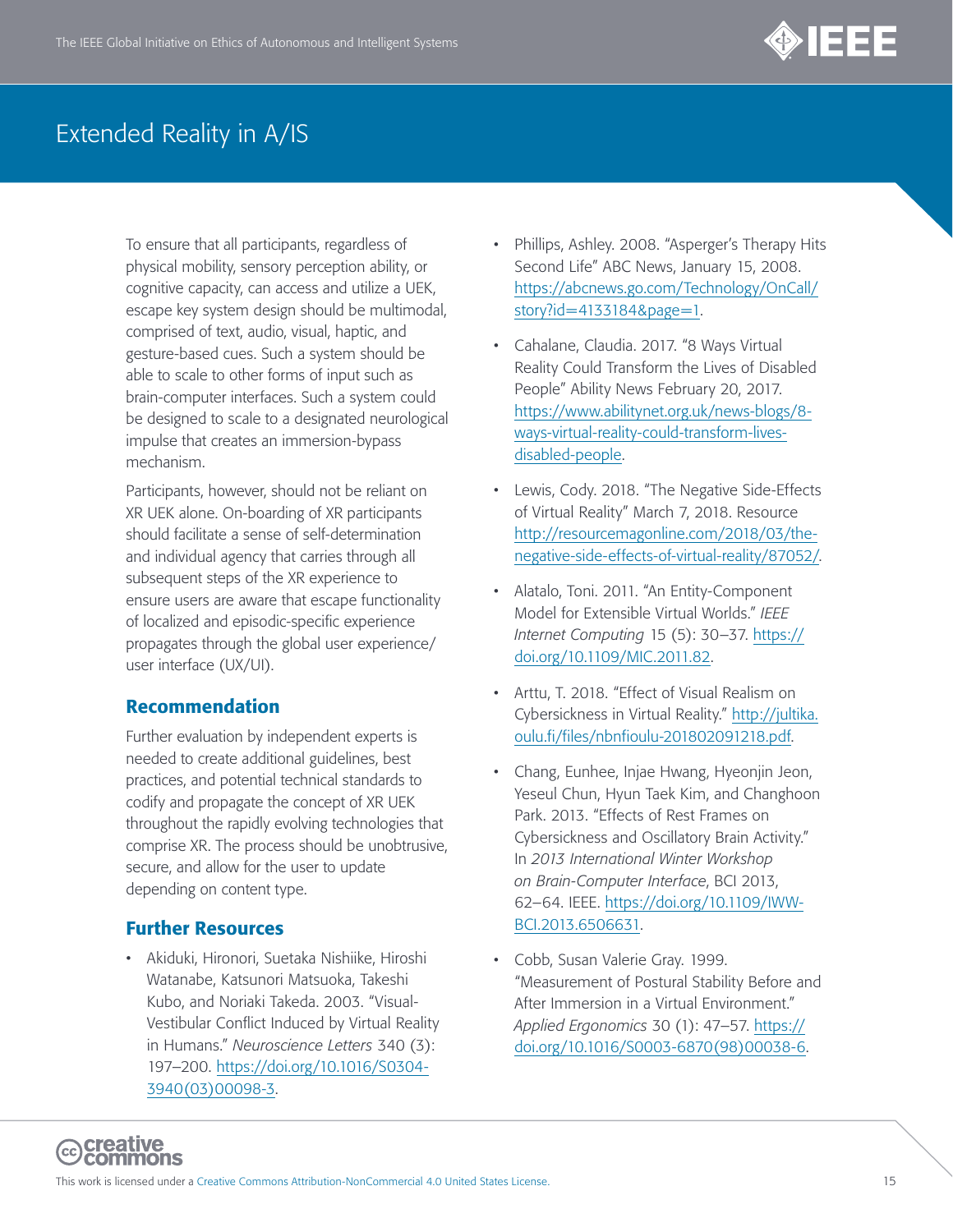

- Davis, Simon, Keith Nesbitt, and Eugene Nalivaiko. 2014. "Systematic Review of Cybersickness." In *ACM International Conference Proceeding Series,* 02-03-December: 1–9. [https://doi.](https://doi.org/10.1145/2677758.2677780) [org/10.1145/2677758.2677780](https://doi.org/10.1145/2677758.2677780).
- DiZio, P., and J. R. Lackner. 1997. "Circumventing Side Effects of Immersive Virtual Environments." In *Advances in Human Factors/Ergonomics*, 21:893–96.
- Golding, John F. 1998. "Motion Sickness Susceptibility Questionnaire Revised and Its Relationship to Other Forms of Sickness." *Brain Research Bulletin* 47 (5): 507–16. [https://doi.org/10.1016/S0361-](https://doi.org/10.1016/S0361-9230(98)00091-4) [9230\(98\)00091-4.](https://doi.org/10.1016/S0361-9230(98)00091-4)
- Keshavarz, Behrang. 2016. "Exploring Behavioral Methods to Reduce Visually Induced Motion Sickness in Virtual Environments." In *Lecture Notes in Computer Science. Virtual, Augmented and Mixed Reality.* VAMR 2016, edited by Stephanie Lackey and Randall Shumaker, 9740:147–55. Cham: Springer. [https://doi.org/10.1007/978-](https://doi.org/10.1007/978-3-319-39907-2_14) [3-319-39907-2\\_14.](https://doi.org/10.1007/978-3-319-39907-2_14)
- Keshavarz, Behrang, Bernhard E. Riecke, Lawrence J. Hettinger, and Jennifer L. Campos. 2015. "Vection and Visually Induced Motion Sickness: How Are They Related?" *Frontiers in Psychology* 6 (472): 1–11. [https://doi.](https://doi.org/10.3389/fpsyg.2015.00472) [org/10.3389/fpsyg.2015.00472](https://doi.org/10.3389/fpsyg.2015.00472).
- Kim, Monica. 2015. "The Good and the Bad of Escaping to Virtual Reality." *The Atlantic*, February 18, 2015. [https://www.theatlantic.](https://www.theatlantic.com/health/archive/2015/02/the-good-and-the-bad-of-escaping-to-virtual-reality/385134/) [com/health/archive/2015/02/the-good-and](https://www.theatlantic.com/health/archive/2015/02/the-good-and-the-bad-of-escaping-to-virtual-reality/385134/)[the-bad-of-escaping-to-virtual-reality/385134/.](https://www.theatlantic.com/health/archive/2015/02/the-good-and-the-bad-of-escaping-to-virtual-reality/385134/)
- Long, Gerald M., Rosalie K. Ambler, and Fred E. Guedry. 1975. "Relationship between Perceptual Style and Reactivity to Motion." *Journal of Applied Psychology* 60 (5): 599–605. [https://doi.org/10.1037/0021-](https://doi.org/10.1037/0021-9010.60.5.599) [9010.60.5.599.](https://doi.org/10.1037/0021-9010.60.5.599)
- Madary, Michael, and Thomas K. Metzinger. 2016. "Real Virtuality: A Code of Ethical Conduct. Recommendations for Good Scientific Practice and The Consumers of VR-Technology." *Frontiers Robotics AI* 3 (FEB): 1–23. [https://doi.org/10.3389/](https://doi.org/10.3389/frobt.2016.00003) [frobt.2016.00003](https://doi.org/10.3389/frobt.2016.00003).
- Milgram, Paul, and Fumio Kishimo. 1994. "A Taxonomy of Mixed Reality." *IEICE Transactions on Information and Systems* 77 (12): 1321–29.
- Ohyama, Seizo, Suetaka Nishiike, Hiroshi Watanabe, Katsunori Matsuoka, Hironori Akizuki, Noriaki Takeda, and Tamotsu Harada. 2007. "Autonomic Responses during Motion Sickness Induced by Virtual Reality." *Auris Nasus Larynx* 34 (3): 303–6. [https://doi.](https://doi.org/10.1016/j.anl.2007.01.002) [org/10.1016/j.anl.2007.01.002.](https://doi.org/10.1016/j.anl.2007.01.002)
- Riccio, Gary E., and Thomas A. Stoffregen. 1991. "An Ecological Theory of Motion Sickness and Postural Instability." *Ecological Psychology* 3 (3): 195–240. [https://doi.](https://doi.org/10.1207/s15326969eco0303_2) [org/10.1207/s15326969eco0303\\_2](https://doi.org/10.1207/s15326969eco0303_2).
- Schmitt, Frederick F. 2004. "Epistemology and Cognitive Science." In *Handbook of Epistemology*, edited by I. Niiniluoto, Matti Sintonen, and Jan Wolenski, 1st ed., 841–918. Dordrecht: Springer Netherlands. [https://doi.](https://doi.org/10.1007/978-1-4020-1986-9_24) [org/10.1007/978-1-4020-1986-9\\_24.](https://doi.org/10.1007/978-1-4020-1986-9_24)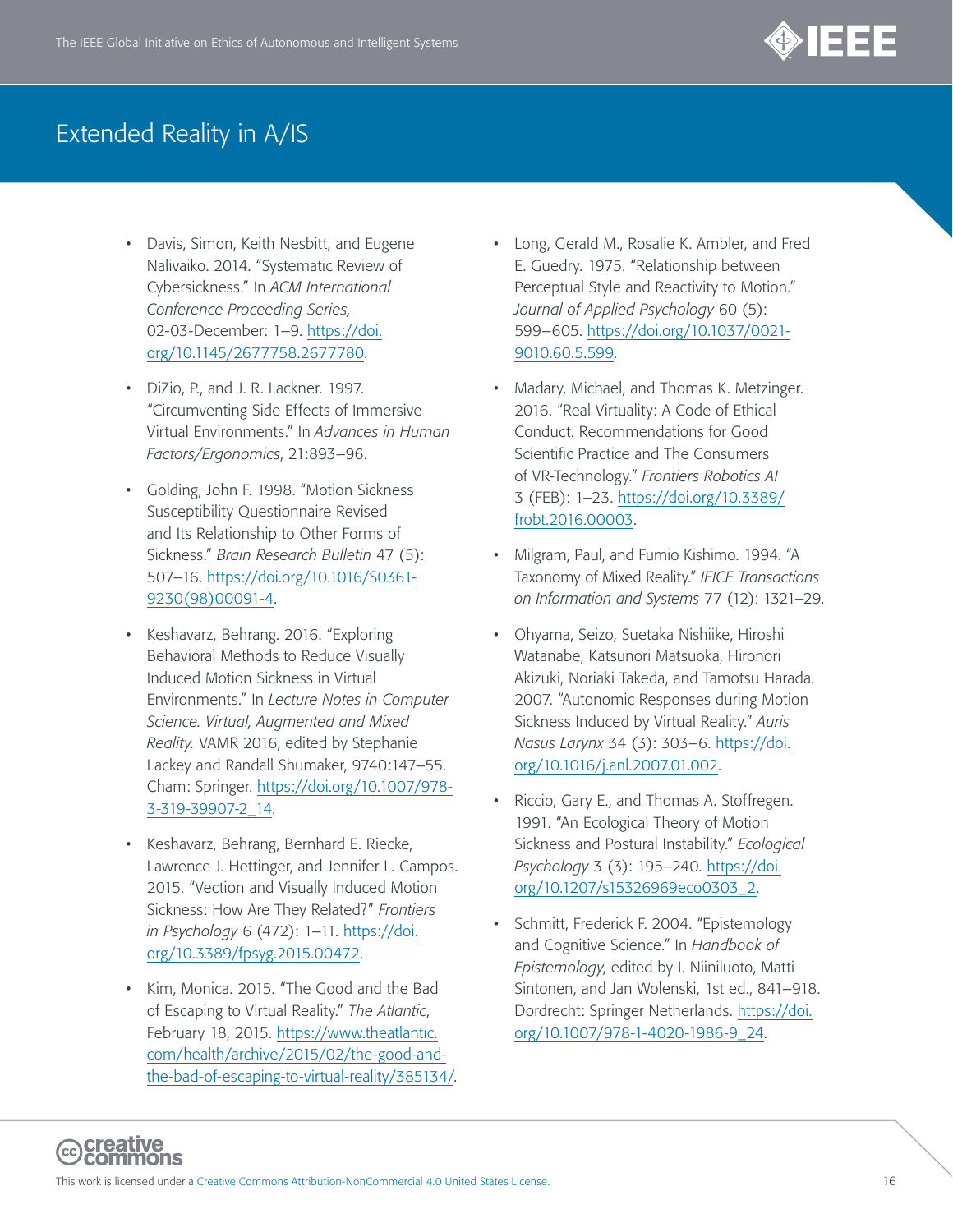

- Vila, J., B. Beccue, and S. Anandikar. 2003. "The Gender Factor in Virtual Reality Navigation and Wayfinding." In *Proceedings of the 36th Annual Hawaii International Conference on System Sciences*, HICSS 2003. IEEE. [https://doi.org/10.1109/](https://doi.org/10.1109/HICSS.2003.1174239) [HICSS.2003.1174239](https://doi.org/10.1109/HICSS.2003.1174239).
- YouTube. 2019. "Violent and Shocking Content in Ads." YouTube Help. 2019. [https://support.google.com/youtube/](https://support.google.com/youtube/answer/6362085?hl=en) [answer/6362085?hl=en](https://support.google.com/youtube/answer/6362085?hl=en).
- Yuan, Ye, and Anthony Steed. 2010. "Is the Rubber Hand Illusion Induced by Immersive Virtual Reality?" In *Proceedings - IEEE Virtual Reality,* 95–102. [https://doi.org/10.1109/](https://doi.org/10.1109/VR.2010.5444807) [VR.2010.5444807.](https://doi.org/10.1109/VR.2010.5444807)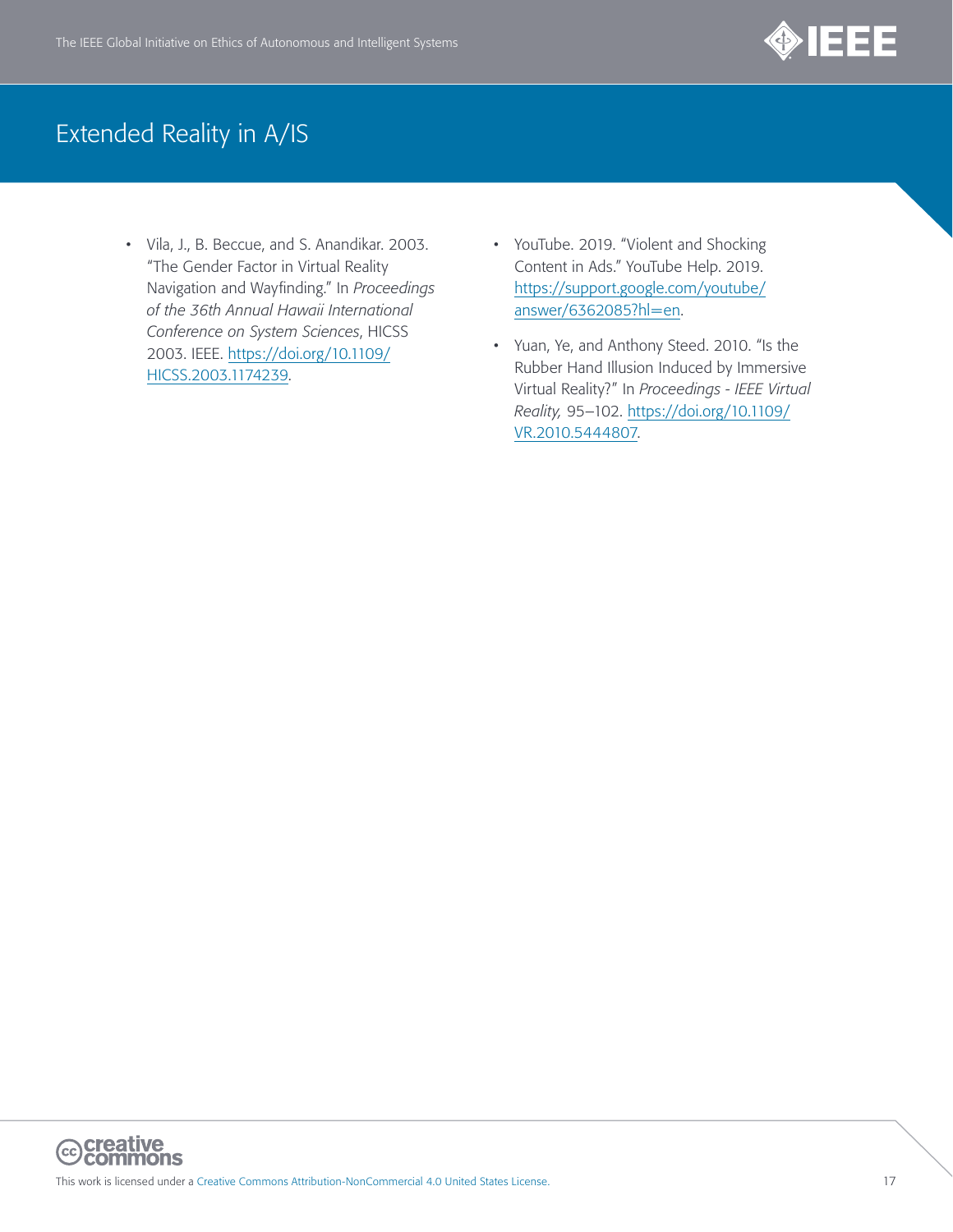

# <span id="page-17-0"></span>Section 3—Education and Training

XR in training/operations can be an effective learning tool but may alter workplace relationships and the nature of work in general. [XR is already](https://arpost.co/2019/12/30/workforce-training-tops-use-cases-for-augmented-and-virtual-reality-applications/)  [having an impact in training, operations, and](https://arpost.co/2019/12/30/workforce-training-tops-use-cases-for-augmented-and-virtual-reality-applications/)  [production](https://arpost.co/2019/12/30/workforce-training-tops-use-cases-for-augmented-and-virtual-reality-applications/). The capabilities of just-in-time knowledge, coaching, and monitoring suggests the promise of increased safety and productivity. But how will these technologies change the workplace, alter career trajectories, and impact and influence what, how, and why we educate people?

In addition, the definition of workplace may radically change. Remote operation and increased telepresence capabilities, combined with interactive A/IS enabling always-available expertise, increase the likelihood of collaborative workspaces that are entirely virtual and not necessarily synchronous.

There may be value in using immersive technologies in education and training. That which is experiential can provide sustainable learning in the long term. In addition, this technology could be one element in lifelong learning and assist the ability to adapt to changing job markets.

Issue: Labor regulations are not in place to protect those who carry out work in the XR space, and as such, the mental or physical well-being of workers may be adversely affected during the onset and ongoing existence of automation-oriented, immersive systems.

#### **Background**

In many workplace environments, humans share spaces and tasks with automated systems (e.g., robots and/or A/IS algorithms). As these relationships increase, there may be increased pressure on more humans to team with these systems. There are myriad issues entangled in human-machine teaming including A/IS design, human-system interface (command and control), enabling better situational awareness (sensing and understanding), and enabling trust between humans and machines.

XR can play a large part in these solutions, but good immersive interfaces and experiences remain largely elusive. Adding more data and more sensors is often seen as the solution, and yet increasing information does not improve human performance.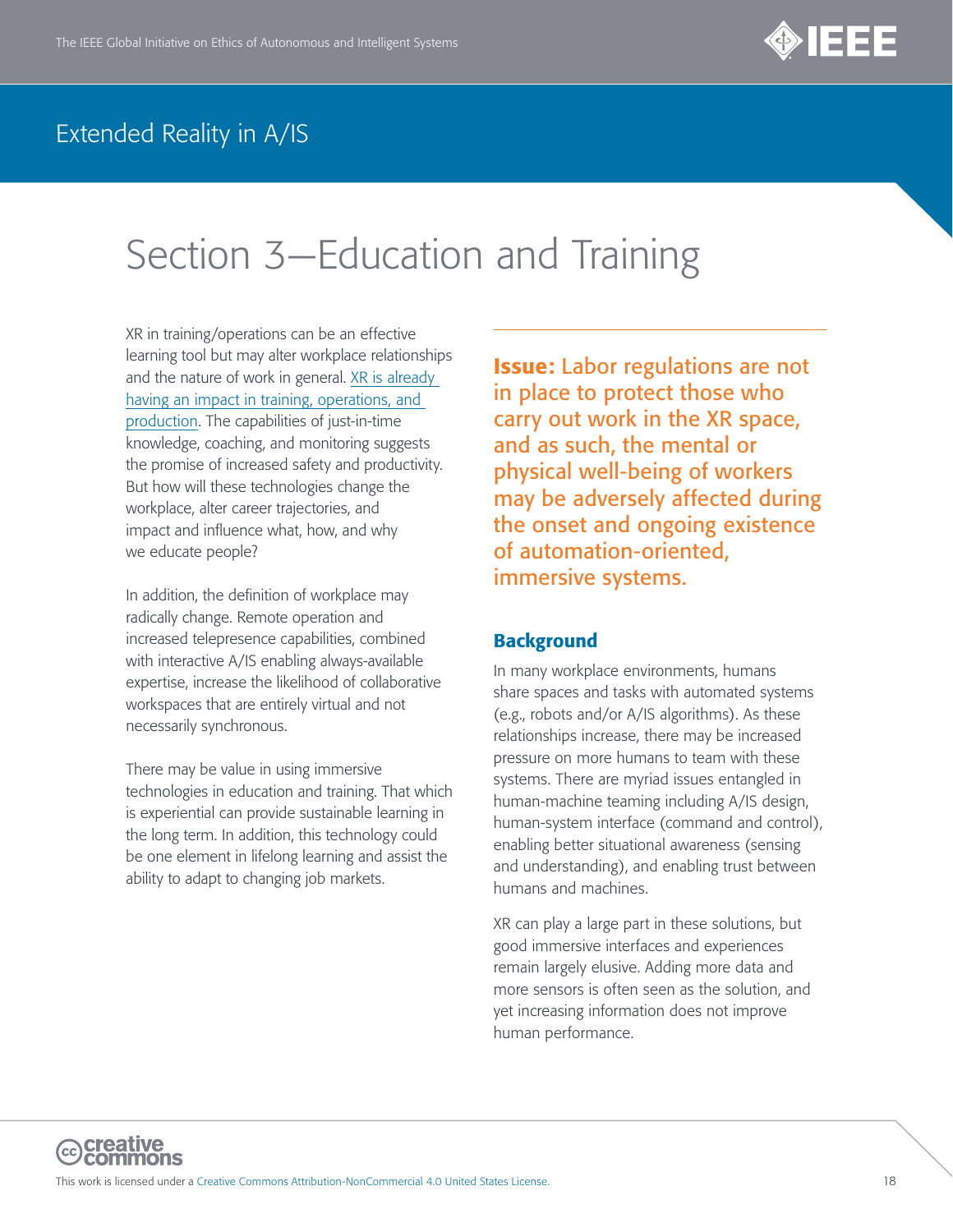

XR technologies also give rise to a new level of automation, where specialized content and services, like piano lessons, personalized assistance, plant assembly lines quality control and support, or even tourism guidance, could be consumed at any given time and place. This could bring better-customized services into our lives at a lower cost and higher availability, but with it comes unpriced externalities. The virtualization of labor, therefore, is likely to negatively impact a broad class of jobs irrespective of geographic location.

Beyond revolutionizing the labor capital that is needed in a physical location, XR ecosystems will also bring about a new space to be regulated, moderated, and policed. The content review of the happenings within extended reality environments constitutes the need for human labor in the form of lawyers and other professional experts. As with social media content moderation, lawyers and reviewers will be required to best interpret platform terms of service and to develop and adhere to national legislation.

#### Recommendation

• Human factors need to be front-and-center throughout the design and testing process, particularly with regard not only to efficacy of the task execution but also possible deleterious effects on the human, both physical and psychological. Age, psychological state, and other demographic data should be considered for use cases and backed by research rather than ad hoc determinations.

- Governments should consider the need to keep a close watch over the automation of personalized services through technology and offer alternative education and training to professionals in fields that are expected to be affected.
- Governments should consider the need to create new research-based labor protections to protect those who may be exposed to graphic or other forms of harmful content. As leading tech companies (many of which have made forays into the XR space) have outsourced content review labor to the Global South, it becomes increasingly important for all governments to take a proactive stance to support the mental well-being of their citizens.

- Hern, Alex. 2019. "Revealed: Catastrophic Effects of Working as a Facebook Moderator." *The Guardian*, September 17, 2019. [https://](https://www.theguardian.com/technology/2019/sep/17/revealed-catastrophic-effects-working-facebook-moderator) [www.theguardian.com/technology/2019/](https://www.theguardian.com/technology/2019/sep/17/revealed-catastrophic-effects-working-facebook-moderator) [sep/17/revealed-catastrophic-effects-working](https://www.theguardian.com/technology/2019/sep/17/revealed-catastrophic-effects-working-facebook-moderator)[facebook-moderator.](https://www.theguardian.com/technology/2019/sep/17/revealed-catastrophic-effects-working-facebook-moderator)
- Silicon Republic, 2019. "3 ways extended reality can help your employees". June 3, 2019. [https://www.siliconrepublic.com/](https://www.siliconrepublic.com/advice/xr-extended-reality-employee-training) [advice/xr-extended-reality-employee-training](https://www.siliconrepublic.com/advice/xr-extended-reality-employee-training).
- Madary, Michael, and Thomas K. Metzinger. 2016. "Real Virtuality: A Code of Ethical Conduct. Recommendations for Good Scientific Practice and the Consumers of VR-Technology." *Frontiers Robotics AI* 3 (February): 1–23. [https://doi.org/10.3389/](https://doi.org/10.3389/frobt.2016.00003) [frobt.2016.00003](https://doi.org/10.3389/frobt.2016.00003).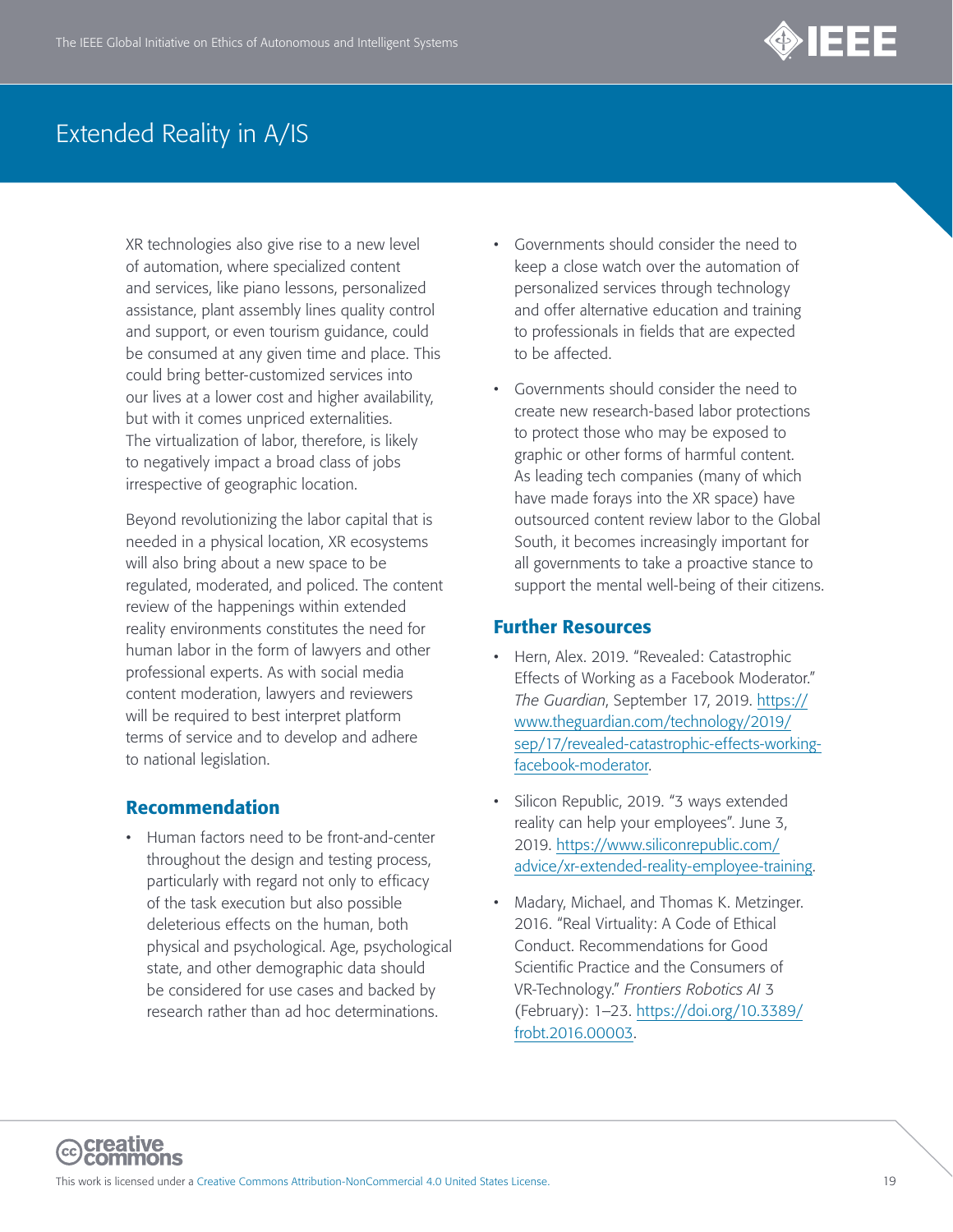

- Noble, Safiya Umoja, and Brendesha M. Tynes. 2016. "Chapter Eight: Commercial Content Moderation: Digital Laborers' Dirty Work." *The Intersectional Internet*. [https://doi.](https://doi.org/10.3726/978-1-4539-1717-6/19) [org/10.3726/978-1-4539-1717-6/19.](https://doi.org/10.3726/978-1-4539-1717-6/19)
- Pellerin, Cheryl. 2015. "Work: Human-Machine Teaming Represents Defense Technology Future." 2015. [https://www.defense.gov/](https://www.defense.gov/News/Article/Article/628154/work-human-%20machine-teaming-represents-defense-technology-future/) [News/Article/Article/628154/work-human](https://www.defense.gov/News/Article/Article/628154/work-human-%20machine-teaming-represents-defense-technology-future/)[machine-teaming-represents-defense](https://www.defense.gov/News/Article/Article/628154/work-human-%20machine-teaming-represents-defense-technology-future/)[technology-future/.](https://www.defense.gov/News/Article/Article/628154/work-human-%20machine-teaming-represents-defense-technology-future/)
- Roberts, Sarah. 2016. "Digital Refuse: Canadian Garbage, Commercial Content Moderation and the Global Circulation of Social Media's Waste." *Wi: Journal of Mobile Media.*
- Stone, Peter et al. 2016. "Artificial Intelligence and Life in 2030." *One Hundred Year Study on Artificial Intelligence: Report of the 2015-2016 Study Panel.* Stanford.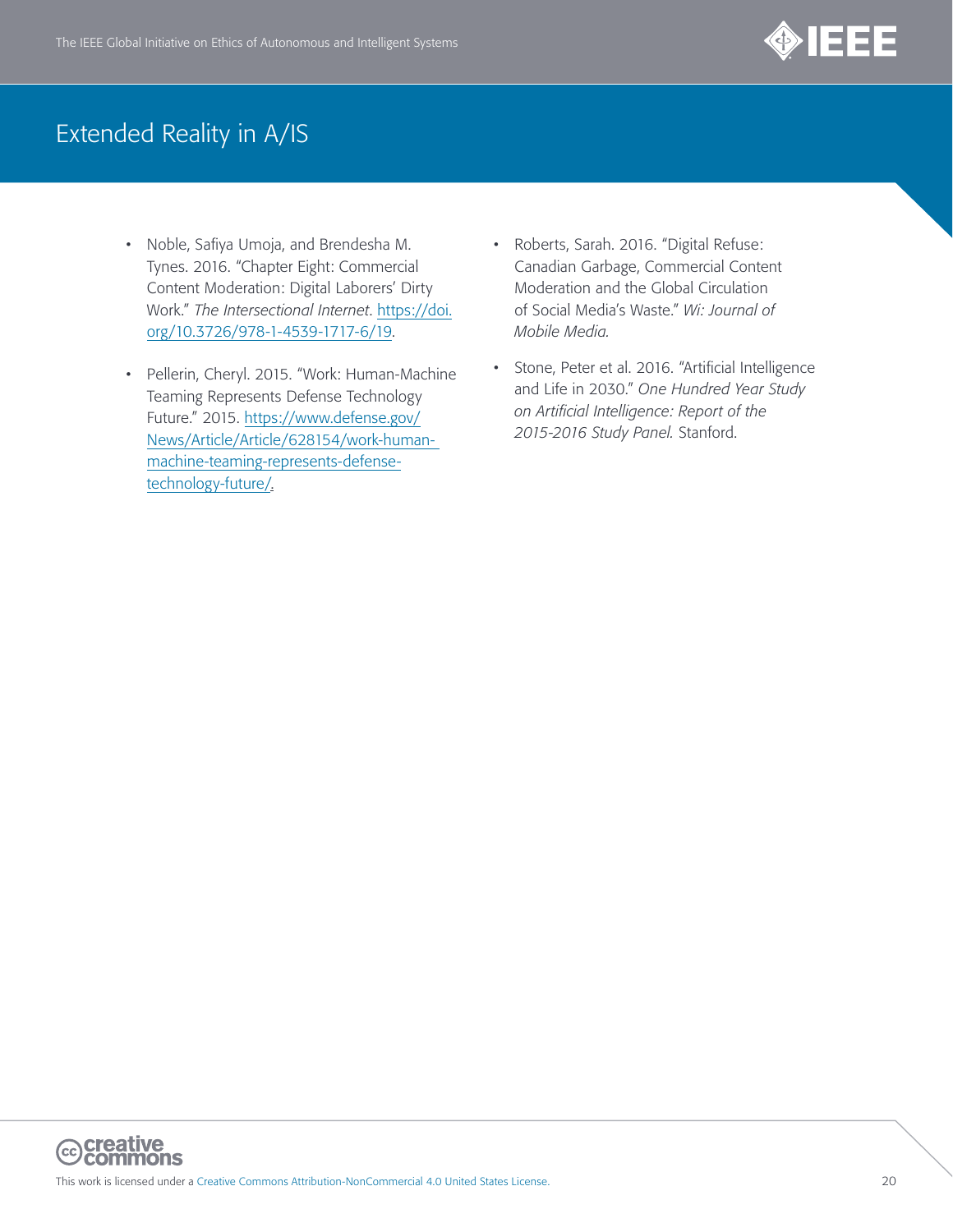

# <span id="page-20-0"></span>Section 4—The Arts

Throughout history, the arts have been a means for human expression and often healthy escapism, as well as for social and political commentary. The imminent arrival of culturally pervasive XR technologies has the potential to dramatically impact and permanently alter the methods and tools by which artists (in all media) work. For example, A/IS frameworks used to generate artwork are becoming more accessible, which raises questions of the role of the human artist and ethical issues of authorship and creative rights. Problematizing the concepts of author and artist with regard to created works is not new in the humanities or the legal domains. However, with the rise of A/IS and the unsettled legal and collaborative standing of non-human actors, these concepts take on entirely new dimensions in the creative process. Additionally, as XR technologies will provide increasingly pervasive media through which to generate and view art, there exists the possibility of invisible algorithmic suppression of creative objects and ideas. In light of these issues, how can humanity best approach the interdisciplinary and cross-cultural impacts that the new XR artistic paradigms will offer?

Issue: When expressed in this new XR modality, there exists the possibility for certain types of art forms and/or creative ideas to be algorithmically suppressed.

#### **Background**

XR presents unique opportunities for developers, artists, and storytellers to both build upon and challenge existing modes of content creation, while helping to forge original tools and methodologies in the realization of new artistic media. VR and immersive 360-degree video borrow narrative and artistic techniques from their gaming, theater, cinema, and architecture antecedents; however, these media also present occasions for developers to fashion innovative modes of, for example, editing, point-of-view, and sound.

Using many of the current creative tools while inventing new ones, XR provides a way to use public spaces as a canvas for meaningful cultural exchange and, in doing so, affords the user a fresh way of seeing such spaces as a more open and democratic media environment. AR, in particular, presents a unique medium through which to both create and view art. In contrast to earlier artistic mediums not linked to the Internet and the Cloud, AR hardware will present an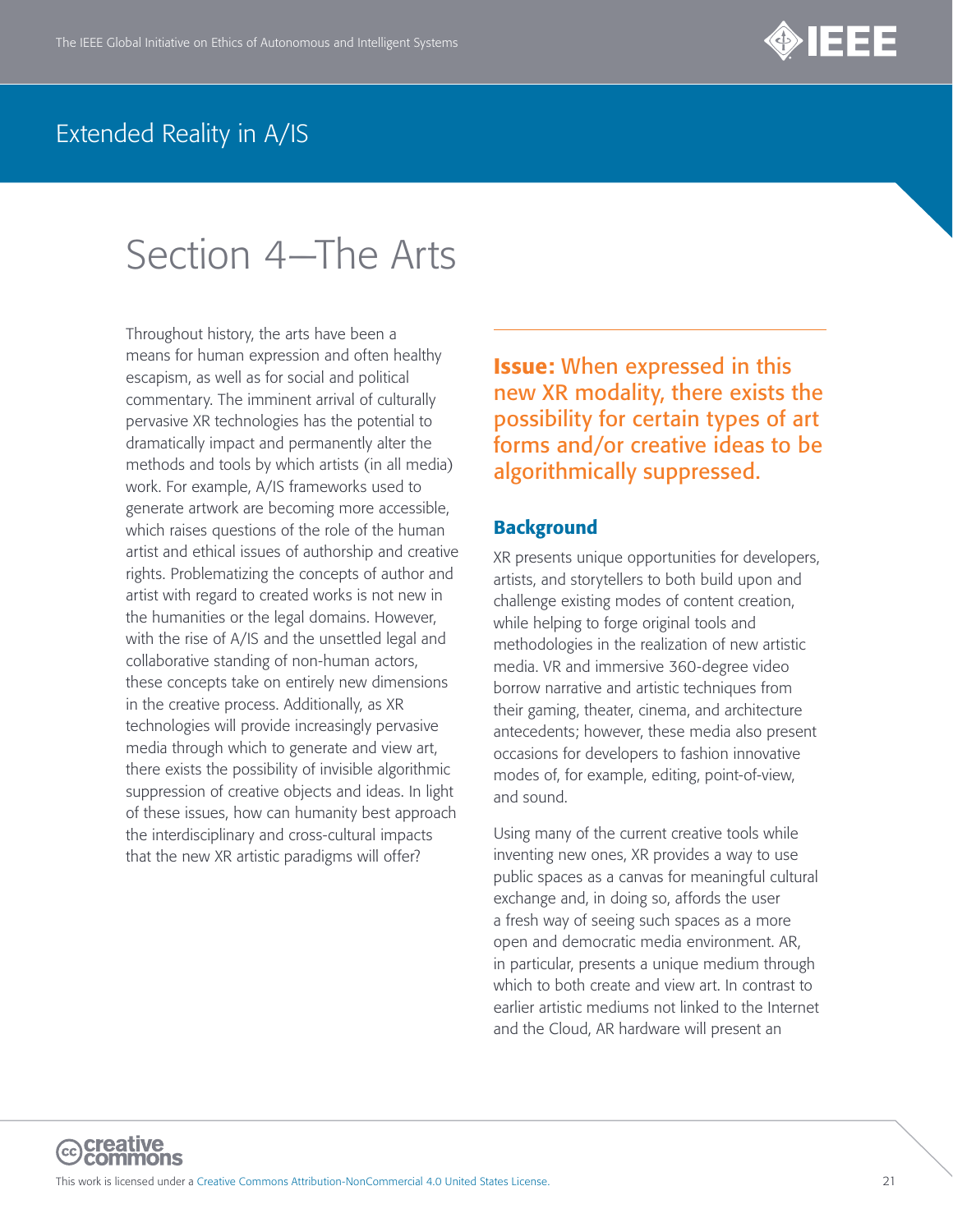

always-on lens through which, for example, a city becomes the canvas for digital art. Viewed through AR, digital art can become a pervasive part of human experience and potentially subject to opaque algorithmic suppression and censorship.

In an environment of transparency and policy protections, the creative community writ large can leverage XR as an instrument of new media content creation, public media production, and artistic expression, which could result in a freer, more effective use of public space, as well as a more imaginative exchange of ideas between citizens. Cultural heritage sites, museums, galleries, and increasingly, digital cultural infrastructures make use of XR, serving as an important gateway for global citizens to engage art.

However, as XR technologies will provide increasingly pervasive media through which to create, view, and interact with art, there exists the possibility of opaque algorithmic suppression of creative objects and ideas.

#### Recommendation

The effect of regulation with regard to industry impact, effectiveness of algorithms specifically designed to avoid bias, and the efficacy of the algorithmic transparency in the public's adoption of Machine Learning supported XR technologies should be researched and evaluated to avoid artistic suppression. Evaluation results should then be converted into actionable work with, for example, the UN's Advisory Council and other impactful policy-making entities.

Issue: The widespread accessibility of A/IS frameworks as collaborative tools for artists within XR environments obscures the lines between human and non-human agents as discrete creative entities and complicates issues of creative ownership and intellectual property.

#### **Background**

A/IS frameworks used to generate artwork are becoming more accessible, which raises questions of the role of the human artist and ethical issues of authorship and creative rights. The philosophical debate around the concepts of author and artist with regard to created works is not a new one in the humanities or the legal world. However, these concepts take on entirely new dimensions when infusing the discussion with the role of A/IS agents in new creative processes that will be deeply embedded into XR tools. The removal of physical geography in XR applications can add new layers of complexity with regard to how copyright and Internet Protocol (IP) protections are established. The interaction of algorithms, machines, and humans in XR environments further complicate attribution splits for IP (where, for example, the work of an architect for a physical structure or the owners of a building should be considered in terms of IP issues along with those creating art in immersive layers). For example, AR content overlays on existing physical buildings combines multiple layers of art/content that can be algorithmically curated and generated from multiple sources and artists.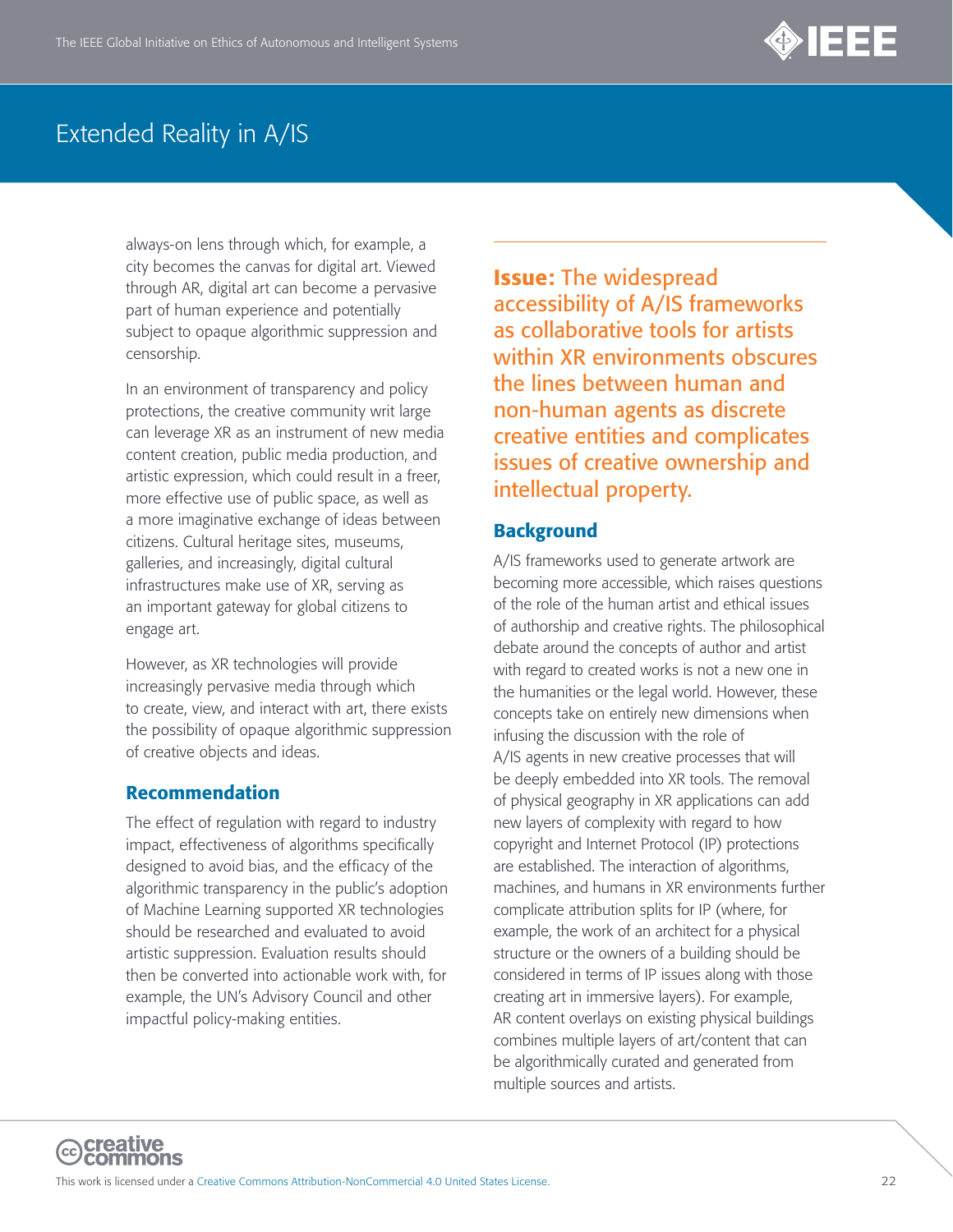

#### Recommendation

Research methods to inform the development and refinement of creative copyright should be embedded within physical and virtual environments that reflect original rights or ownership to validate, recognize, and remunerate artists for original work. In addition to research, new forms of copyright will need to be conceived and codified that are more appropriate for the highly collaborative, intermedia, and virtual environments within which many of these works will be created.

- Baudrillard, Jean. 1983. Simulations. Translated by Paul Foss, Paul Patton, and Philip Beitchman. USA: Semiotext(e).
- Cartiere, Cameron, and Martin Zebracki, eds. 2016. *The Everyday Practice of Public Art: Art, Space, and Social Inclusion*. 1st ed. New York: Routledge.
- Geroimenko, Vladimir, ed. 2014. *Augmented Reality Art: From an Emerging Technology to a Novel Creative Medium. 1st ed.* Cham, Switzerland: Springer International Publishing. <https://doi.org/10.1007/978-3-319-06203-7>.
- Goodman, Bryce, and Seth Flaxman. 2017. "European Union Regulations on Algorithmic Decision Making and a 'Right to Explanation.'" *AI Magazine* 38 (3): 50–57.
- Grau, Oliver. 2003. *Virtual Art : From Illusion to Immersion.* Translated by Gloria Custance. Cambridge, Massachusetts: The MIT Press.
- Lanier, Jaron. 2017. *Dawn of the New Everything: Encounters with Reality and Virtual Reality.* Henry Holt and Co.
- Li, Tiffany. 2019. Beyond Intermediary Liability: The future of information platforms." Law. yale.edu. [https://law.yale.edu/sites/default/](https://law.yale.edu/sites/default/files/area/center/isp/documents/beyond_intermediary_liability_-_workshop_report.pdf) [files/area/center/isp/documents/beyond\\_](https://law.yale.edu/sites/default/files/area/center/isp/documents/beyond_intermediary_liability_-_workshop_report.pdf) [intermediary\\_liability\\_-\\_workshop\\_report.pdf](https://law.yale.edu/sites/default/files/area/center/isp/documents/beyond_intermediary_liability_-_workshop_report.pdf). Accessed October 14, 2019.
- Morey, Sean. 2016. *Augmented Reality: Innovative Perspectives across Art, Industry, and Academia.* Edited by John Tinnell. Anderson, SC: Parlor Press.
- Pedersen, Isabel. 2013. *Ready to Wear : A Rhetoric of Wearable Computers and Reality-Shifting Media.* Anderson, SC: Parlor Press.
- Pedersen, Isabel, Nathan Gale, Pejman Mirza-Babaei, and Samantha Reid. 2017. "More than Meets the Eye: The Benefits of Augmented Reality and Holographic Displays for Digital Cultural Heritage." *Journal on Computing and Cultural Heritage* 10 (2). <https://doi.org/10.1145/3051480>.
- Rabinow, Paul, ed. 1984. "Disciplines and Sciences of the Individual : Space, Knowledge, and Power." In *The Foucault Reader,* First Edit, 239–57. New York: Pantheon Books.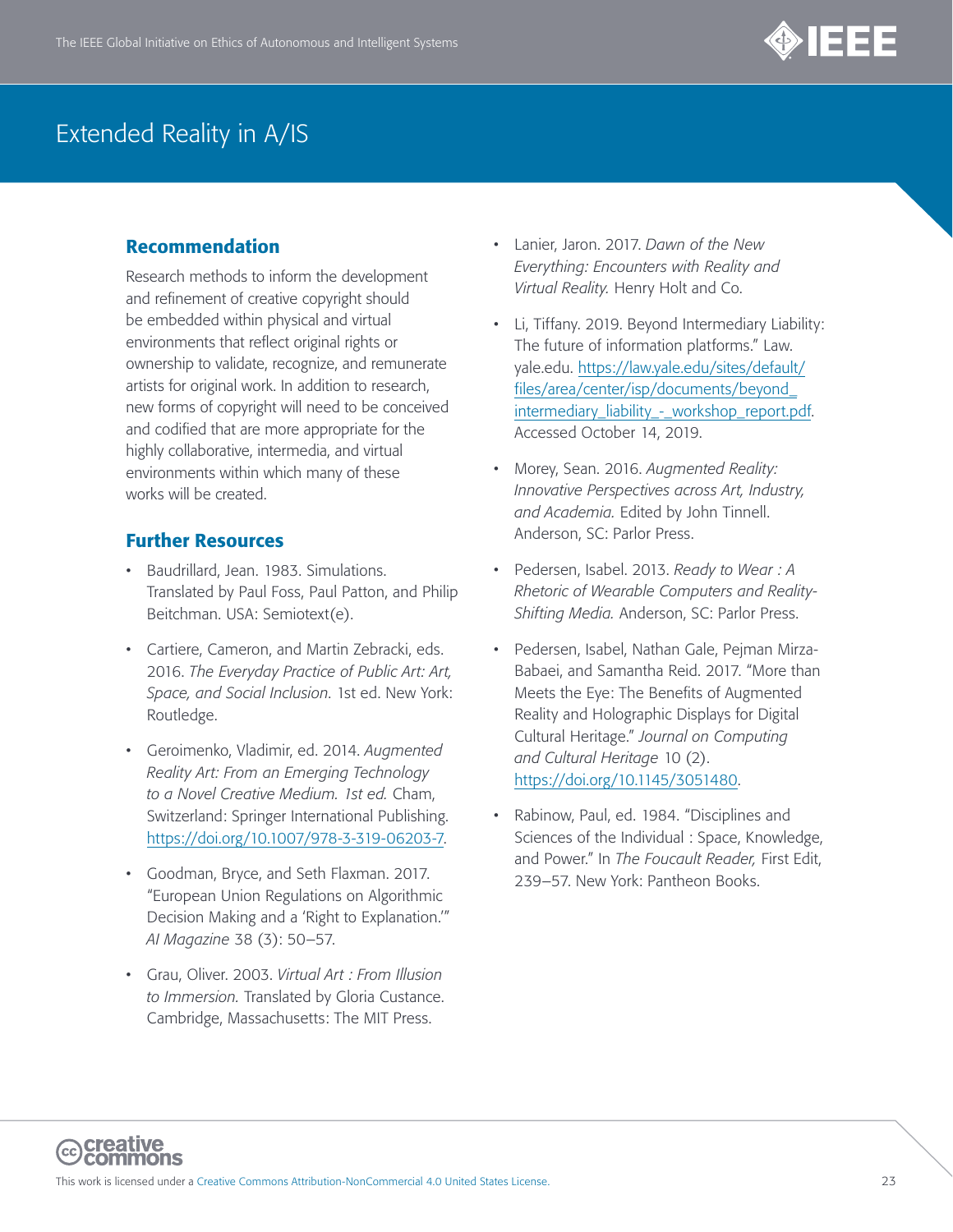

# <span id="page-23-0"></span>Section 5—Privacy, Access, and Control

While concerns over personal data access abound within existing environments, the nature of the imminent pervasive and immersive landscapes of XR provides unique challenges regarding the nature of user identity and control, as well as new requirements for access and accessibility.

Issue: The nature of XR environments fosters unique legal and ethical challenges that can directly affect user's privacy, identity, and rights. Society will need to rethink notions of privacy, accessibility, and governance across public and private spaces. New laws or regulations regarding data ownership, free use, universal access, and adaptive accessibility within XR environments may need to be developed.

#### **Background**

XR's potential for persistent, ubiquitous recording could undermine the reasonable expectation of privacy that undergirds privacy law doctrine in many jurisdictions. Like other emerging technologies, it may force society to rethink nuances of the manifestation of privacy in public. Furthermore, the mobility of XR devices and systems, in particular, exacerbates challenges to privacy in spaces, such as the home, that in many regions of the world have traditionally been subject to the strongest privacy protections.

Conversely, XR creates new accessibility requirements. For example, in many jurisdictions, a visually impaired person wearing a computerized visual aid cannot legally be excluded from any place that is ordinarily open to the public. In this sense, commercial establishments may be required to allow and admit wearable cameras into their premises. Moreover, with the proliferation of surveillance (oversight), there is also a need for sousveillance (undersight). Establishments that use surveillance but prohibit sousveillance are self-serving, simultaneously watching and concealing. This creates a derogatory and hypocritical dynamic between the establishment and user. In this way, XR can represent a healthy transition from a surveillance society (where only cars and buildings are allowed to "wear" cameras) to a "veillance society" where outside in surveillance, and inside out veillance co-exist.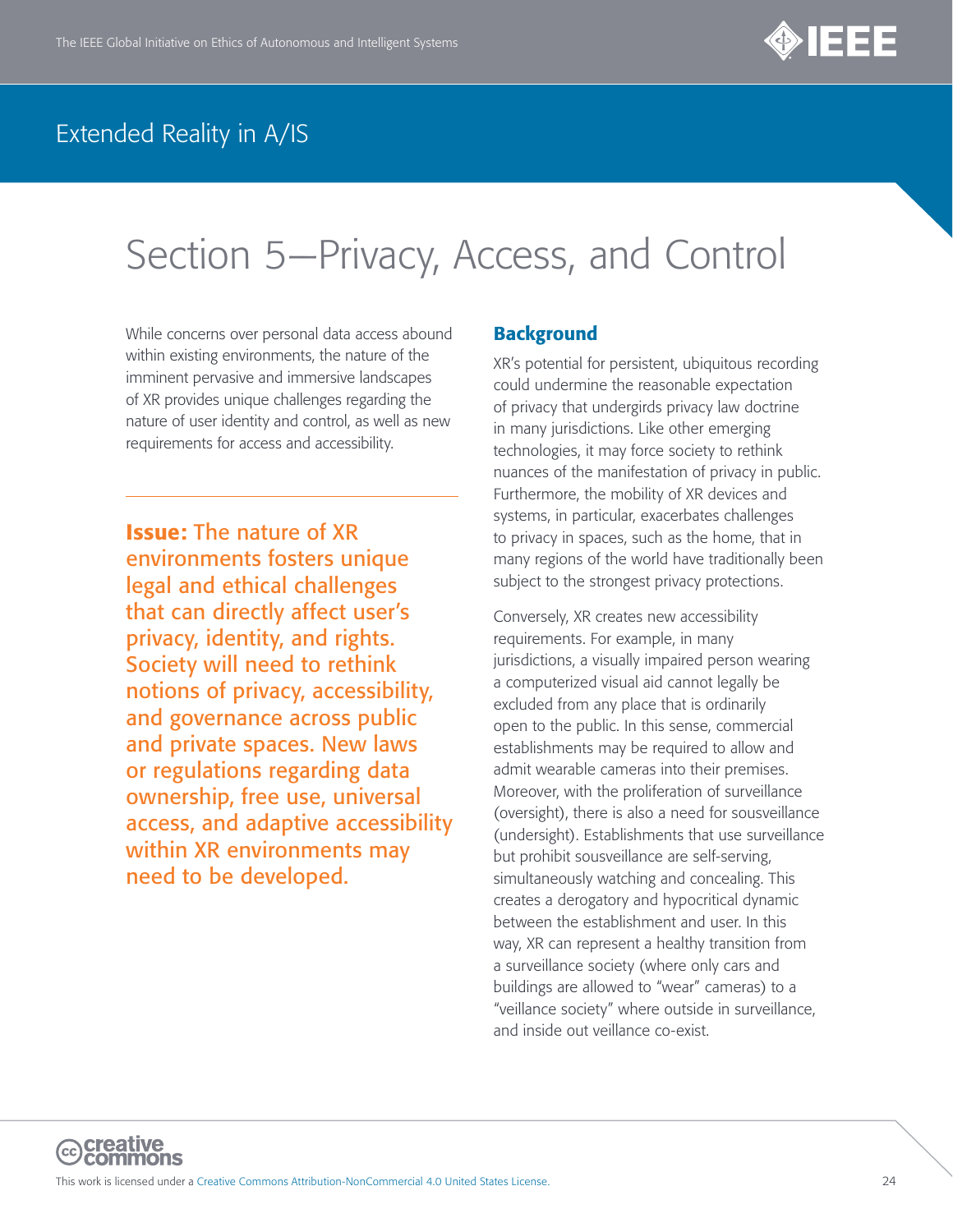

Ubiquitous recording will challenge expectations of privacy and veillance both in public and private spaces. Excessive storage and data logging will inevitably create a target for law enforcement. The personalized consumption of controversial immersive content could pose challenges for effective public oversight + undersight (sousveillance) and erode the distinction between what is real and what is permissible. The ability of A/IS paired with XR to match disparate data sets will challenge a bystander's ability to control her/his public image. For example, an AR application that matches publicly available information with facial recognition will strip bystanders of anonymity without their consent.

This prompts the question of data ownership, access, and the level of control individuals have over personally identifying information when integrating these pervasive technologies into our lives. Users should have clear assurances that their virtual and physical identities can and will be protected within such virtual worlds. This applies to the accidental collection of data by XR systems to better customize the experiences and technology.

XR applications should be secured against tampering, but at the same time must remain open, e.g., so that users with special needs are free to modify systems to suit their needs. Open-source materials provide key resources for an inclusive scientific society. As technology mediates the way users view their surroundings, cybersecurity and cyber-accessibility are both vital. Unsecured applications not only leave data vulnerable but create the possibility of digital

assault or false light, that is, to take an individual's personal data, and share or use it in a way that is harmful or misleading. Conversely, excessive security can be problematic with regard to accessibility and the right to repair and the right to modify one's own property.

Consider a scenario (akin to identity theft as experienced via the loss of a credit card) in which a witness inside of an immersive environment (whether said environment is AR or VR) observes a photorealistic avatar commit a crime but the avatar is depicted (cloaked) as an altogether different person (or persons) rather than who they really are. In that case, only an identitymanagement system would know who the true perpetrator is (meaning the human individual located in physical space subject to local laws). Under such circumstances, what will happen to the perpetrators of the crime, and what constitutes probable cause, reasonable search, and seizure? What happens to the person whose identity was falsely displayed within XR, and how do they clear their name and likeness? What access to identity-management software, recordings, and databases should each of these constituencies, their legal representatives, and law enforcement have?

As XR platforms become the gateway to certain pieces of information, developers should consider the discriminatory effects of placing information behind that gateway, especially since the display of incomplete information is a form of misuse that can lead to discrimination. If some vital piece of information is only available via XR, or only available to a particular XR sandbox, some people will inevitably be locked out of that information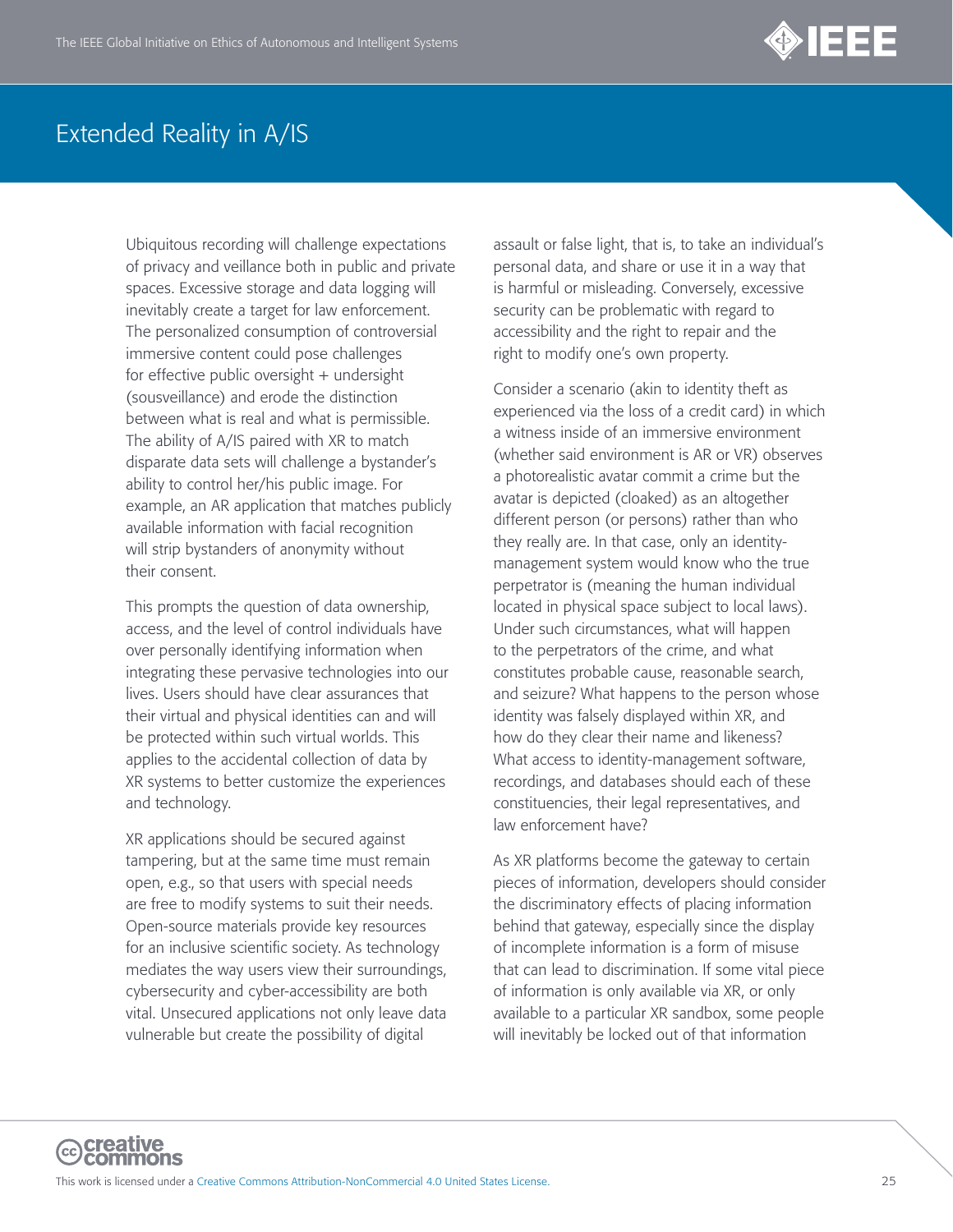

[of course, this criticism could apply to any communications technology, so the solution may be opportunities for public access (e.g., libraries) rather than design].

Equally important is barrier-free XR, to avoid ableist design while opening up the world of XR to as many people as possible regardless of physical impairments to sensory perceptions. XR experiences should include secondary accessibility options for content access like closed captioning, hi-contrast color balance, and narration options.

#### Recommendation

- Further research is required in assessing the implications of data collection and ownership within XR environments.
- Informed consent and existing best practices for user data need to be updated to incorporate specific vulnerability issues of users within XR environments.
- It is incumbent upon technologists to educate the public on the benefits and potential for abuse of XR using or being based on A/IS.
- Experts in the areas of concern (legal experts, advocates for those with disabilities, etc.) should be included in research, policy, and manufacturing efforts.

- Roesner, Franziska, David Molnar, Alexander Moshchuk, Tadayoshi Kohno, and Helen J. Wang. 2014. "World-driven access control for continuous sensing." In Proceedings of the 2014 ACM SIGSAC Conference on Computer and Communications Security, pp. 1169-1181. ACM.
- Ali, Mir Adnan, and Steve Mann. 2013. "The Inevitability of the Transition from a Surveillance-Society to a Veillance-Society: Moral and Economic Grounding for Sousveillance." *International Symposium on Technology and Society*, Proceedings, 243–54. <https://doi.org/10.1109/ISTAS.2013.6613126>.
- Denning, Tamara, Zakariya Dehlawi, and Tadayoshi Kohno. 2014. "In situ with bystanders of augmented reality glasses: Perspectives on recording and privacymediating technologies." In *Proceedings of the 32nd annual ACM conference on Human factors in computing systems,* pp. 2377-2386. ACM.
- Chaudhuri, Abhik, and Ann Cavoukian. 2018. "The Proactive and Preventive Privacy (3P) Framework for IoT Privacy by Design." Edpacs 57 (1): 1–16. [https://doi.org/10.1080/07366](https://doi.org/10.1080/07366981.2017.1343548) [981.2017.1343548](https://doi.org/10.1080/07366981.2017.1343548).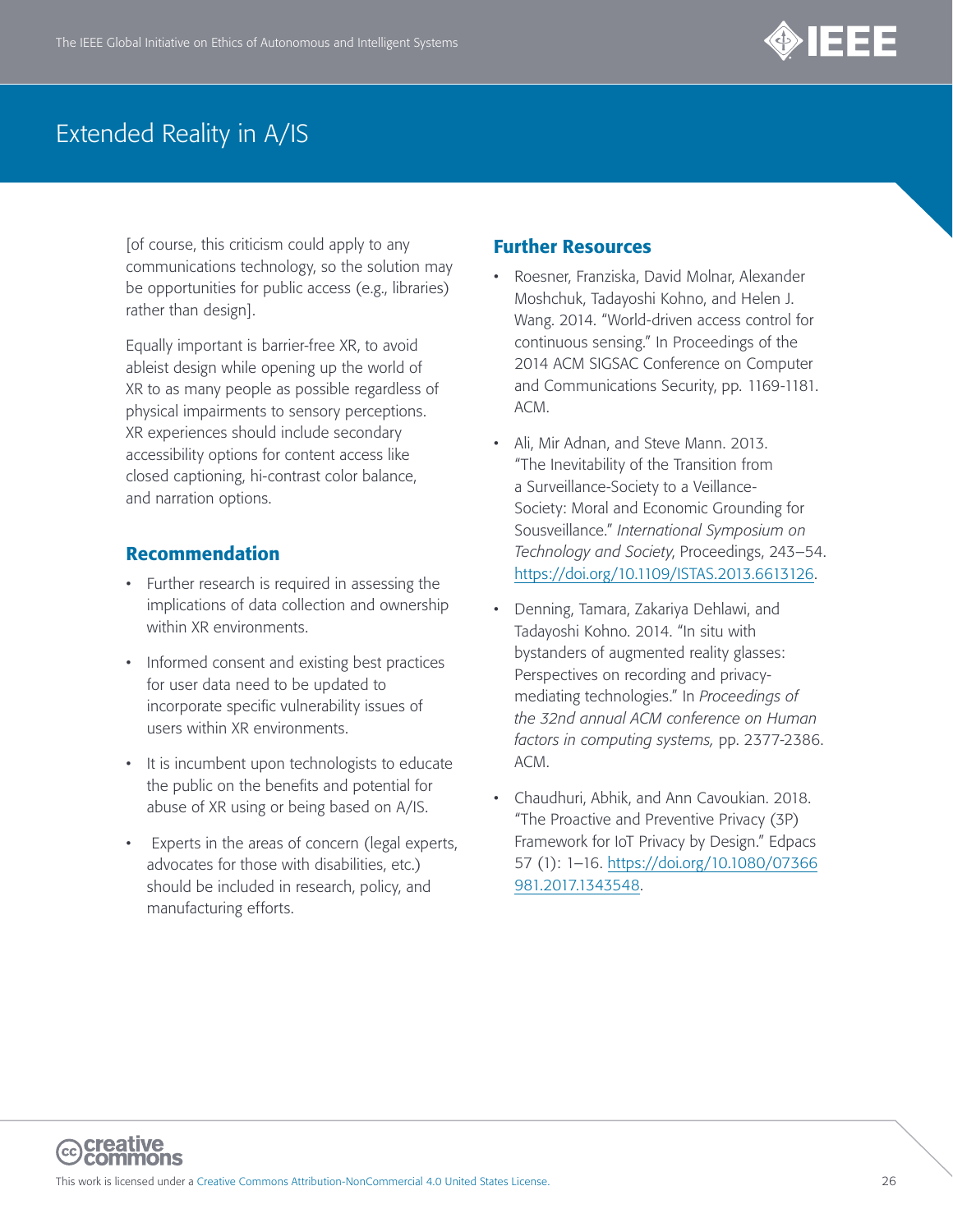

- Fernback, Jan. 2013. "Sousveillance: Communities of Resistance to the Surveillance Environment." *Telematics and Informatics* 30 (1): 11–21. [https://doi.org/10.1016/j.](https://doi.org/10.1016/j.tele.2012.03.003) [tele.2012.03.003](https://doi.org/10.1016/j.tele.2012.03.003).
- Ganascia, Jean Gabriel. 2010. "The Generalized Sousveillance Society." *Social Science Information* 49 (3): 489–507. <https://doi.org/10.1177/0539018410371027>.
- Mann, Steve, and Joseph Ferenbok. 2013. "New Media and the Power Politics of Sousveillance in a Surveillance-Dominated World." *Surveillance and Society* 11 (1–2): 18–34.
- Mann, Steve, Ryan Janzen, Mir Adnan Ali, and Ken Nickerson. 2016. "Declaration of Veillance (Surveillance Is Half-Truth)." 2015 *IEEE Games Entertainment Media Conference, GEM* 2015, no. October 2015: 2–4. [https://doi.](https://doi.org/10.1109/GEM.2015.7377257) [org/10.1109/GEM.2015.7377257](https://doi.org/10.1109/GEM.2015.7377257).
- Stone, Peter et al. 2016. "Artificial Intelligence and Life in 2030." *One Hundred Year Study on Artificial Intelligence: Report of the 2015- 2016 Study Panel.* Stanford.
- Vertegaal, Roel, and Jeffrey S. Shell. 2008. "Attentive User Interfaces: The Surveillance and Sousveillance of Gaze-Aware Objects."
- IEEE P7006™, Draft [Standard for Personal Data](https://standards.ieee.org/develop/project/7006.html) [Artificial Intelligence \(AI\) Agent.](https://standards.ieee.org/develop/project/7006.html)
- Mann, Steve. 2014. "Personal Safety Devices Enable 'Suicurity.'" *IEEE Technology and Society Magazine,* vol. 33 (2): 14–16. <https://doi.org/10.1109/MTS.2014.2319913>.
- Stone, Peter et al. 2016. "Artificial Intelligence and Life in 2030." *One Hundred Year Study on Artificial Intelligence: Report of the 2015- 2016 Study Panel.* Stanford.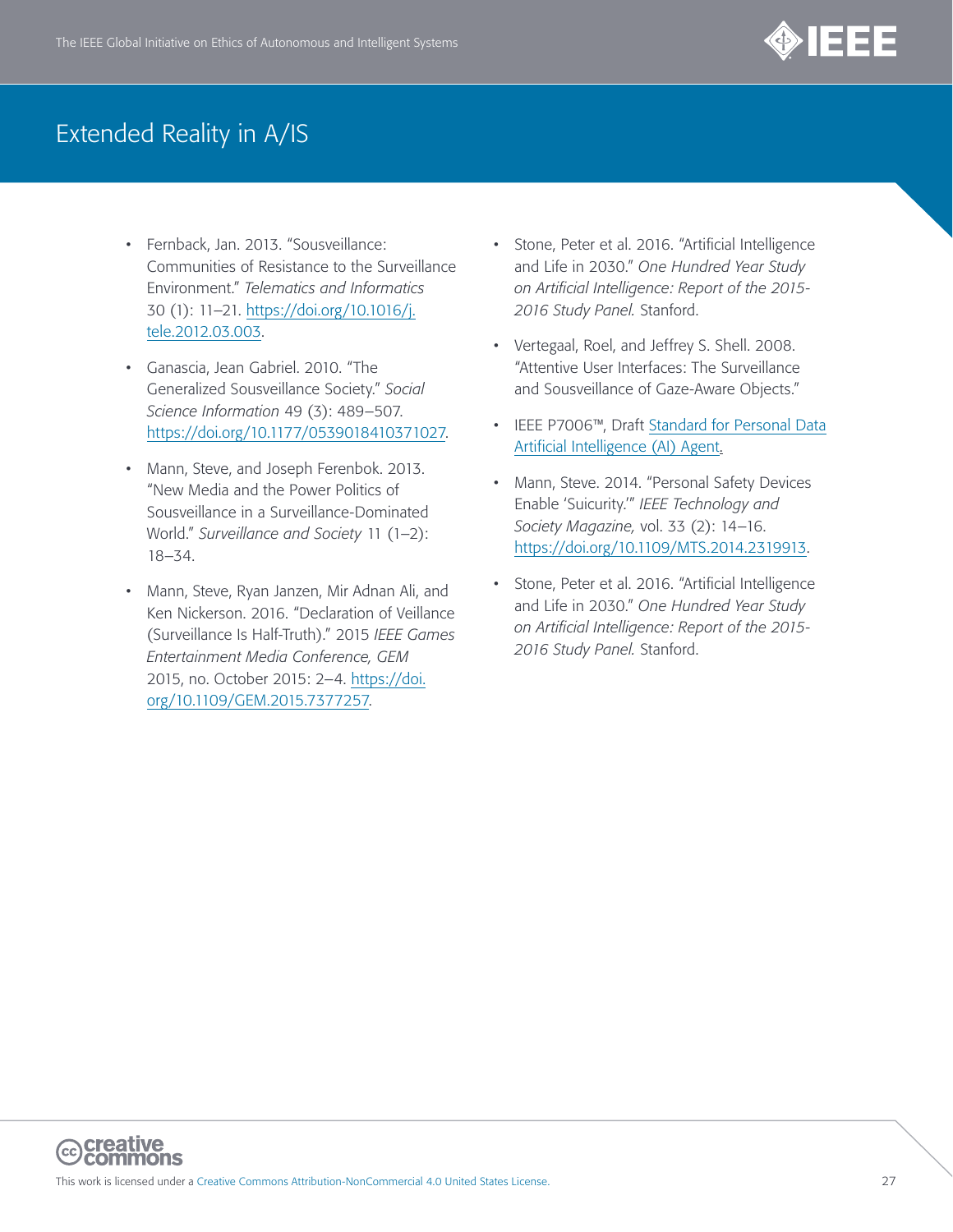

# Thanks to the Contributors

We wish to acknowledge all of the people who contributed to this chapter.

#### The Extended Reality in A/IS Committee

- Monique Morrow (Chair): Senior Distinguished Architect for Emerging Technologies at Syniverse Technologies; President and Co-Founder of the Humanized Internet; President of the VETRI Foundation; and member of The Executive Committee of The IEEE Global Initiative on Ethics of Autonomous and Intelligent Systems
- **Jay Iorio** (Founding Co-Chair): Futurist
- **Greg Adamson: Associate Professor, Principal** Fellow, Computing and Information Systems, University of Melbourne
- BC Biermann: Creative Director of Heavy, Director of VXDLAB, Sr. Civic Media Fellow USC Annenberg Innovation Lab
- Katryna Dow: CEO & Founder at Meeco
- Takashi Egawa: NEC Corporation, Standardization Expert
- Danit Gal: Technology Advisor at United Nations
- Ann Greenberg: Founder & CEO, Entertainment AI™, Co-founder Fanpulse®, and author of the Human-Centered Storytelling™ series

John C. Havens: Executive Director, The IEEE Global Initiative on Ethics of Autonomous and Intelligent Systems

- Dr. Sara R. Jordan: Policy Counsel-Artificial Intelligence, Future of Privacy Forum
- Lauren Joseph: Lead, Electronics Industry and Global Leadership Fellow, World Economic Forum
- Ceyhun Karasu: AI Ethics Researcher, CG Generalist and Technical Writer
- **Hyo-eun Kim:** Assistant Professor, Division of Liberal Arts, Hanbat National UniversityMicaela Mantegna: Innovation Lawyer, AI governance and Video Game Law, Center for Technology and Society, San Andrés University
- Scott Kesselman: Director of Digital Marketing at ISEP Study Abroad
- Steve Mann: Founder, Humanistic Intelligence Initiative, MannLab™, and Wear-Being™
- Preeti Mohan: Software Engineer at Microsoft and Computational Linguistics Master's Student at the University of Washington
- Lisa Morgan: Industry analyst and executive advisor
- Pablo Noriega: Scientist, Artificial Intelligence Research Institute of the Spanish National Research Council (IIIA-CSIC), Barcelona